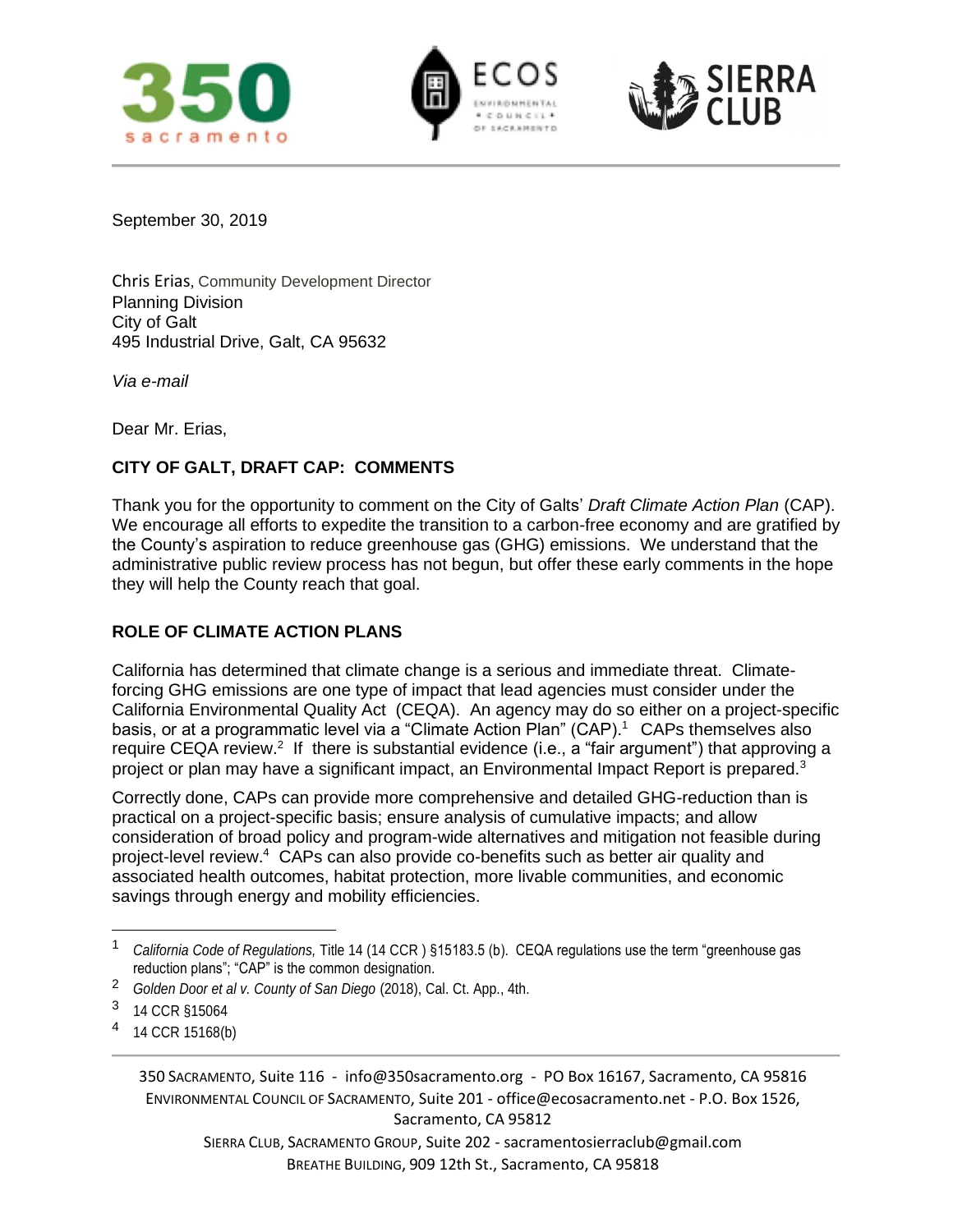## **Criticality of Local Climate Action**.

Local climate action is important because the largest sources of GHG, in the City of Galt as well as statewide, are building energy and on-road vehicle travel.<sup>5</sup> Both are best and most directly controlled locally, by adopting energy-efficient building codes and requiring efficient development that reduces the need for auto "vehicle miles traveled" (VMT). State climate policy is premised on reduction of GHG via local land use decisions. The California Supreme Court has recognized that "*Local governments…bear the primary burden of evaluating a land use*  project's impact on greenhouse gas emissions".<sup>6</sup> SB 375 instructs that GHG reductions are to result from efficient development and transportation patterns. CARB's *Scoping Plan*<sup>7</sup> notes local government's central role in developing, "land use plans with more efficient development patterns that bring people and destinations closer", and its SB 375 staff report states SB 375's targets should be "achieved predominantly through strategies that reduce" VMT. Absent effective, widespread use of local authorities, it will be impossible to meet California's GHGreduction goals (we further discuss State and local roles in reducing GHG below, under "Compliance with 2030 Target due to State Programs").

**CAP "Streamlining" Function**. If a jurisdiction adopts a CAP compliant with CEQA, future projects that comply with the CAP's provisions may tier their GHG analysis from the CAP's environmental document and are relieved of further GHG mitigation. This "streamlining" is efficient for lead agencies and project proponents. However, a weak CAP can be worse than none, because inadequate measures may be asserted as sufficient mitigation for future projects.

**CEQA's Enforceability Requirements**. A fundamental prerequisite of CEQA mitigation is that it be certain, i.e., "*fully enforceable through permit conditions, agreements, or other legally*  binding instruments.<sup>"8</sup> If CAP measures are not fully enforceable, they must be made so at the project level, and if there is substantial evidence that the measures would be inadequate, GHG impacts must be analyzed in the project  $EIR<sup>9</sup>$  A CAP proposing non-enforceable measures thus fails its streamlining function, and such CAPs create process uncertainty, ill-serving the lead agency and project proponents. Enforceable and otherwise credible GHG-reduction mitigation is incumbent on project proponents, whether CEQA-compliance is tiered or projectspecific, and lead agencies are prohibited from approving projects if feasible mitigation measures would reduce impacts.<sup>10</sup>

# **INAPPROPRIATE USE OF STATEWIDE TARGETS**

Projects proceeding in compliance with a CAP may not need to establish project-level thresholds of significance for GHG emissions. For CAP purposes, the City proposes to use CARB's statewide targets without modification or analysis.<sup>11</sup> This appears inconsistent with judicial guidance: using a statewide criterion requires evidence and explanation to substantiate

 $10$  14 CCR §15021(a)(2); §15096(q)(2)

<sup>5</sup> On road transportation and building energy (electricity/natural gas) comprised respectively 45 and <sup>35</sup> percent of Galt's total 2016 GHG emissions. CAP, *Figure 4*.

<sup>6</sup> *Center for Biological Diversity v. California Dept. of Fish and Wildlife* (2016) 62 Cal.4th 204.

<sup>7</sup> California Air Resources Board. *California's 2017 Climate Change Scoping Plan* (November 2017).

*<sup>8</sup>* 14 *CCR §15126.4(a)(2)*

<sup>9</sup> 14 CCR §15183.5(b)(2

<sup>11</sup> CAP. p. 4-1, Table 1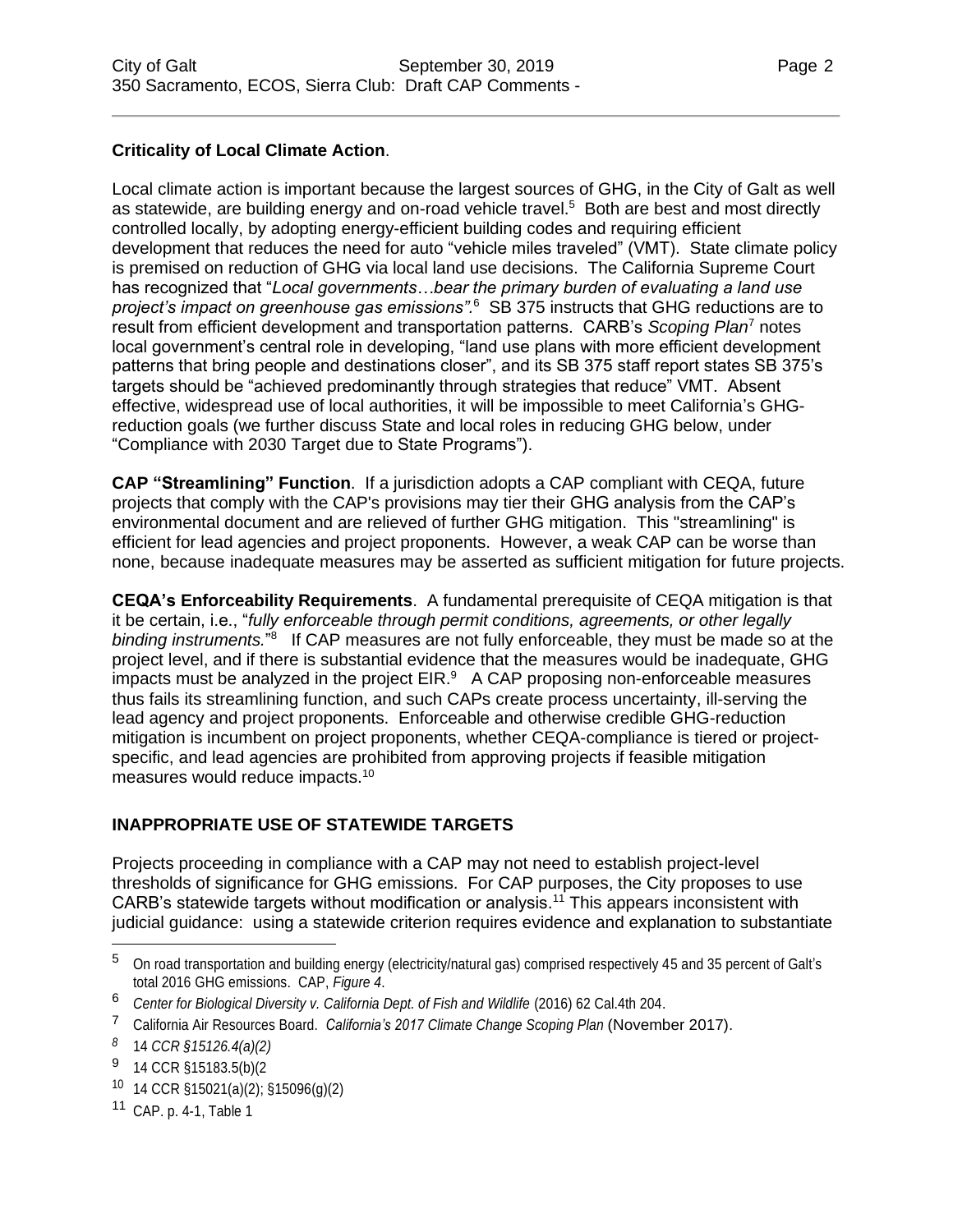that the effort required in a statewide context will suffice for a specific project; and a greater degree of GHG reduction may be needed from new land use projects than from the economy as a whole.<sup>12</sup>

## **CAP'S FAILURE TO COMPLY WITH TARGETS**

The CAP asserts,

*" … this CAP ensures that the City of Galt will achieve the legislative requirements of SB 32, and sets the City on a trajectory for achievement of the legislative emissions reduction requirement of AB 32 and the per capita emissions targets for the year 2050*". 13

These statements seem unsupported. As noted above, the City has not shown that applying statewide targets will achieve mandated reductions. And as discussed below, assertions that CAP measures are responsible for any 2030 compliance, and that adequate progress is being made to achieve the 2050 goal, are unsubstantiated.

#### **Compliance with the 2030 Target is due to State Programs**

Any City of Galt compliance with the 2030 statewide target is due not due to projected CAP measures, but to State GHG-reduction programs, which,

"… *have been enacted irrespective of the adoption of a CAP by the City of Galt, and … act to reduce GHG emissions from existing and future development within the City"<sup>14</sup>* . "*Thus, with consideration of existing statewide emissions reductions policies, per capita emissions within the City are anticipated to be below the CARB's 2030 per capita emissions goal*".<sup>15</sup>

That the projected, temporary, reduction of community emissions is due to State programs is graphically displayed in CAP *Figures 5* and *8*.

The State has indeed achieved dramatic projected GHG reductions through its Renewable Portfolio Standard, Cap-and-Trade, and other programs.<sup>16</sup> However, opportunities to apply State regulatory authority to large institutional emitters are now exhausted, and little further GHG-reduction is expected from statewide efforts. State programs have been effective in bringing the State as a whole into compliance with 2020 and 2030 goals; but they cannot and will not take the State to the mandated 2050 reduction-level.

#### **The CAP Fails to Meet the 2050 Target.**

There is no reason to believe that the City of Galt is currently on track to meet the 2050 target. Recognizing that no further reductions are expected from statewide programs, the CAP projects that the City will not meet the State's 2050 *per capita* GHG-reduction target, and addresses this shortfall by asserting that (1) the CAP's proposed mitigation measures will make substantial progress towards the target; and (2) that, "*… future updates to the CAP will allow for the* 

<sup>12</sup> *Center for Biological Diversity supra; Sierra Club v County of San Diego* (2018) Cal App.4th.

<sup>13</sup> CAP, p. 5-27

 $14$  ibid., p. 4-11

 $15$  ibid., p. 4-16

<sup>&</sup>lt;sup>16</sup> E.g., see listing in CAP Chapter 2.1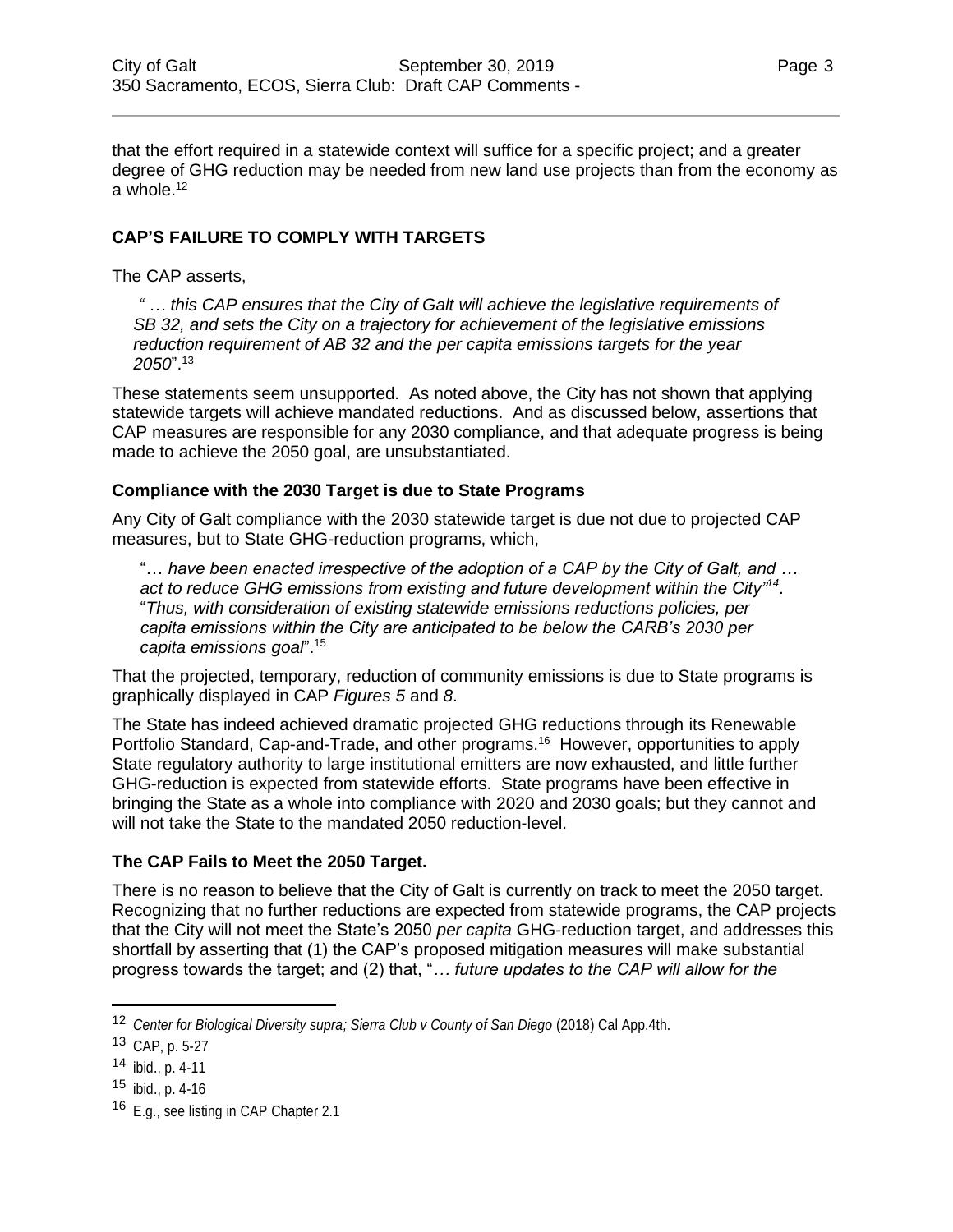*incorporation of new emissions reduction technologies and methodologies that are not currently known*". 17

Both assertions are problematic, as discussed below.

## **PROPOSED MITIGATION MEASURES**

#### **CAP-Listed Measures are Not Credible**

The City's CAP, Chapter 5, presents 86 Action Items (mitigation measures). Many of these have substantial potential to reduce GHG emissions, and we encourage the City to refine and strengthen them to make them actionable and certain. Currently, however, most or all appear to not meet CEQA's requirements for mitigation because they are conceptual rather than being clearly enforceable, i.e., they are described ambiguously, do not specify enforcement mechanisms, are not funded, impermissibly defer mitigation, propose partnerships with uncertain effect, refer to another plan or policy without specific effect, do not include implementation schedules, do not specify a performance standard, and/or are voluntary. *Attachment 1* to these comments presents measure-specific evaluations and a statistical overview.

#### **Reliance on Unknown Future Measures is Impermissible**

The above-cited reliance on, "*technologies and methodologies that are not currently known",*  which is absent a commitment to implement such measures; relevant performance standards; or identification of the "unknown" measures, appears to be an impermissible deferral of mitigation.<sup>18</sup> In defense of this approach, the CAP asserts, "…*the proliferation of zero emissions passenger and freight vehicles as well as autonomous vehicles is one example of an impending technological change*". The named technologies are *prima fascie* not "unknown", and in fact CAP Transportation Measure 5 presents seven action items purporting to "Support Electric Vehicle Charging Infrastructure". If superior mitigation methods become available in the future, they can be substituted for those currently known during CAP updates.

As noted previously, lead agencies are prohibited from approving projects if feasible mitigation measures are available and would reduce impacts. There is no need to invoke the promise of speculative future technologies because feasible, well-known, GHG-reduction measures are available. As mentioned above, the CAP references some of them. What's lacking is specificity and commitment to implement.

#### **Feasible, Enforceable GHG-Reduction Measures are Available**

As noted above, further reductions must rely on local initiatives. Absent effective City measures, total GHG loadings will increase, as shown by CAP *Figure 10*. Galt's two major sources of GHG, VMT and building energy, must and can be reduced through local land use authorities. Among the potentially enforceable CAP measures identified in *Attachment 1* to these comments, CAP measure LUM-2.1 proposes integration of SACOG's *Blueprint Document p*rinciple*s <sup>19</sup>* into Galt's *Development Guidelines*. The *Blueprint* identifies "smartgrowth" planning principles

<sup>17</sup> ibid., p. 5-27

<sup>18</sup> CCR 14 §15126.4(a)(1)(B)

<sup>19</sup> Sacramento Area Council of Governments, *Sacramento Region Blueprint* (2004)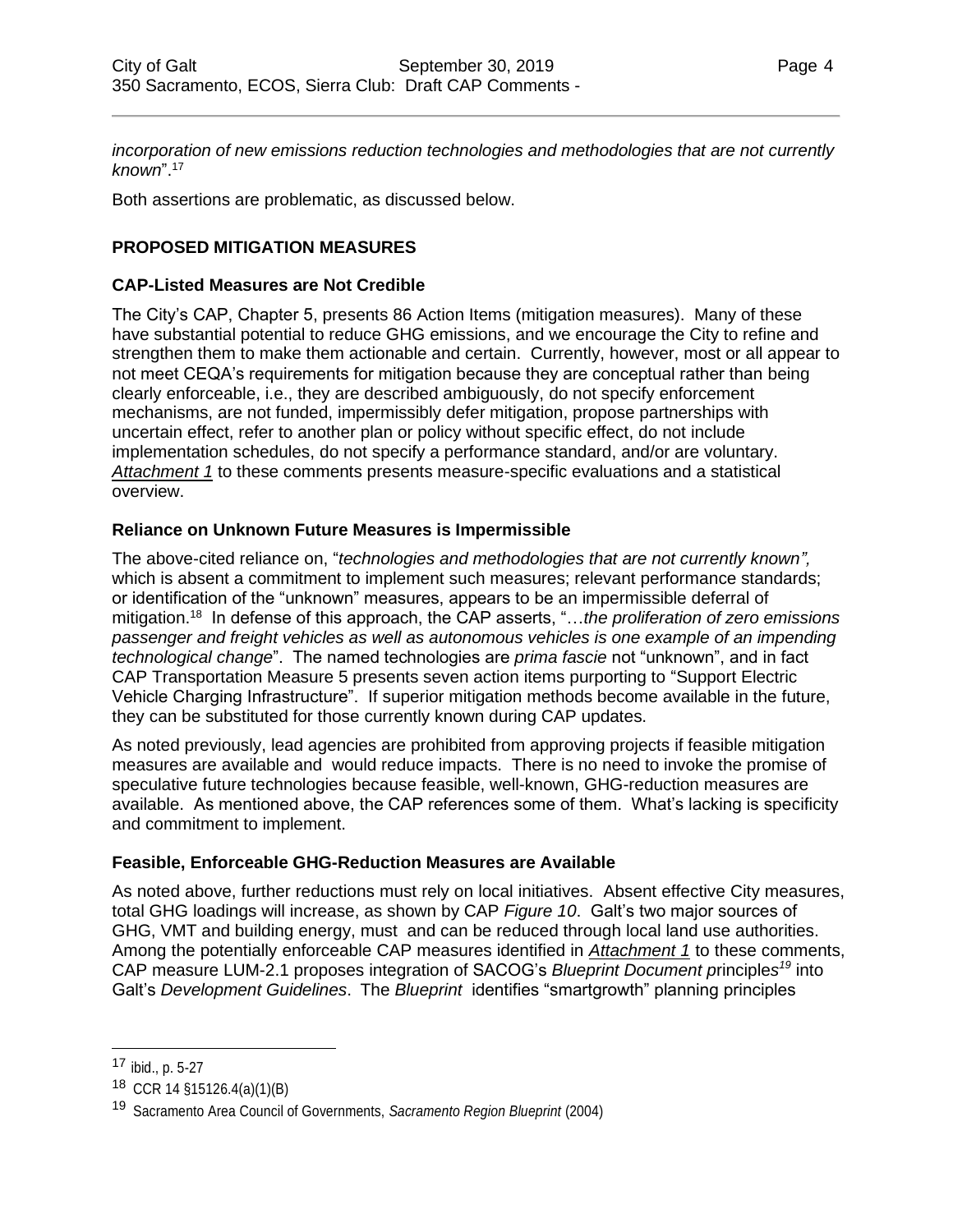which would credibly reduce Galt's future GHG emissions if properly codified, and we urge the City to do so.

#### **"Using the CAP"**. CAP Chapter 1.4 indicates:

"*For measures to be implemented by the municipal government, this CAP identifies the responsible department for each measure and offers time frames and plan-level cost estimates….*"

The three cited information elements are not presented.

**GHG-Reduction Calculations**. Our present comments do not evaluate the assumptions and calculations used to project GHG reductions, as presented in the CAP's un-titled Appendix.

## **IMPLEMENTATION - CAP MONITORING AND UPDATE INSUFFICIENT**

CAP Chapter 6, "Implementation" presents the two following measures re how the CAP will be implemented.<sup>20</sup> Our bulleted concerns follow each measure.

**Plan Update**. The CAP states that,

"*… future updates to this CAP will be necessary … the City of Galt shall seek to update the CAP at least once within each ten-year period following the adoption of the CAP. The City may also choose to amend this CAP more frequently…. updates to the CAP shall include updated emissions inventories*."

- We agree that CAP updates are necessary for the reasons cited in the CAP. CEQA requires adoption of an enforceable program to monitor a CAP's progress and to require plan amendments if needed. $21$  The CAP at this point does not present such a program. Additionally, the phrases "*seek to*", and "*may … choose*" do not provide the required certainty of update, particularly given the uncertain efficacy of the proposed measures.
- The proposed ten-year update interval for the CAP and GHG Inventory is excessive. In mitigating climate change, time is of the essence, because the climate forcer is the total amount of GHGs emitted over time. Reaching a given target quickly is more effective than reaching it later. For this reason it's essential to monitor the efficacy of implementation timely and correct deficiencies promptly. Shorter update intervals are feasible and customary. The six cities in Sacramento and Yolo Counties that have adopted CAPs have all committed to more frequent updates, with the average being under five years, as displayed in *Attachment 2* to these comments.

#### **Checklist**.The CAP indicates,

*"To assist developers in determining which reduction measures must be implemented* … *City Staff shall draft a sustainability checklist [which] … shall include a succinct list of measures required to be implemented by future development, which shall ensure that future development complies with the emissions reduction measures included in this CAP.*

<sup>20</sup> CAP, p. 6-2

<sup>21</sup> 14 CCR §15091(d); §15097(a); §5183.5 (b)(1)(E)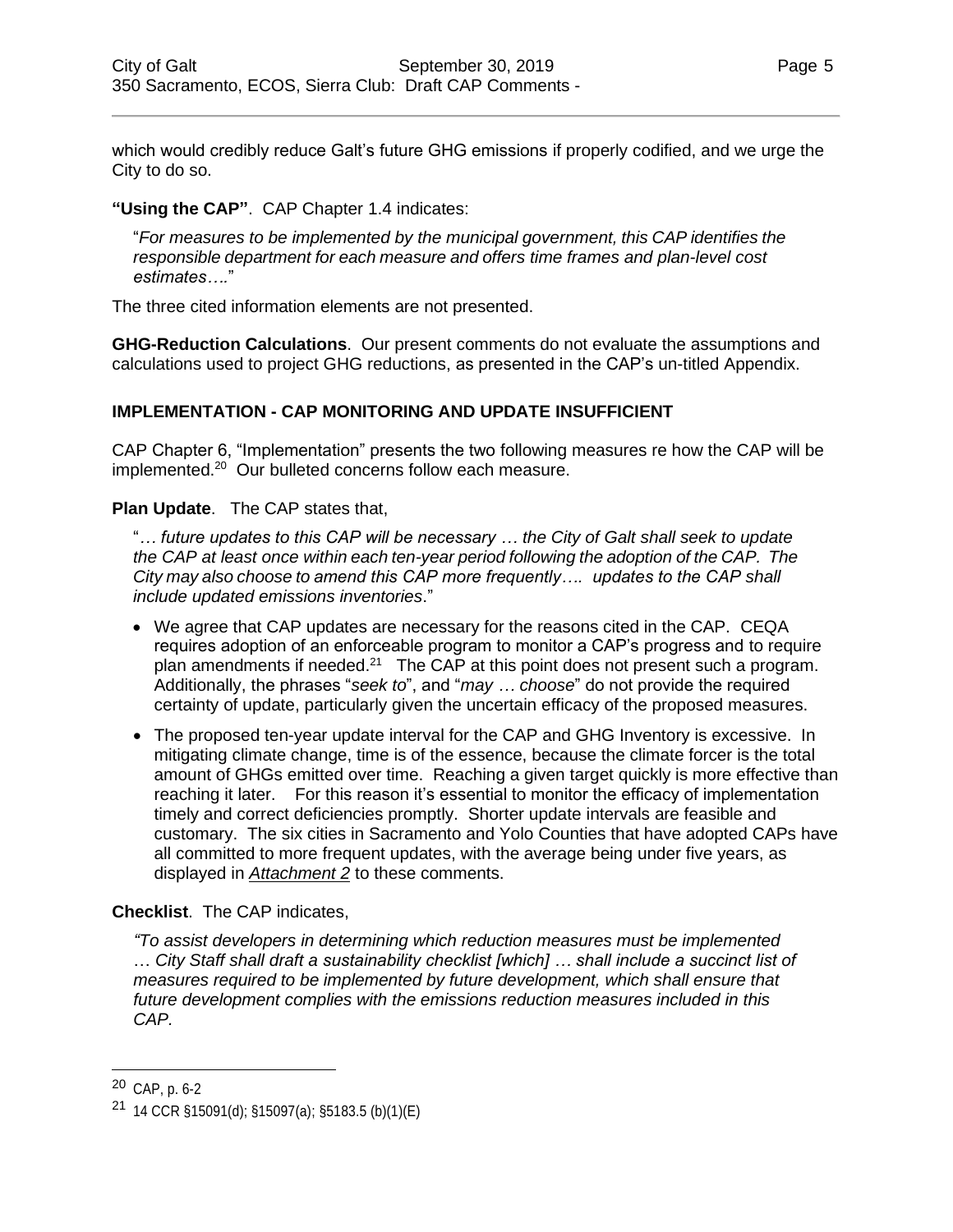*direction of City staff*",<sup>22</sup> the CAP seems to reaffirm that implementation would not be based on policy-body adoption of enforceable measures, but on discretionary staff "guidance and direction".

- Draft staff documents can't "ensure" anything until adopted by policy makers, and any such adoption is speculative. Reliance on a future checklist without a commitment to implement; identification of relevant performance standards; and specification of the checklist's proposed content, appears to be impermissible deferral of mitigation.
- The effect of this measure purports to be to, "*ensure future development complies with … measures included in this CAP*". If the City wishes to ensure compliance with CAP measures, it can simply frame them in enforceable terms, and commit to their enforcement, thus fulfilling CEQA requirements and achieving CEQA streamlining.

## **FUNDING APPROACH IS PROBLEMATIC**

As noted above, no funding is identified for the CAP's measures, most of which involve City staff work. The CAP states that, "*Using this CAP as a starting block, the City will be able to pursue funding through various federal, state, and regional programs…*".<sup>23</sup>

We encourage pursuit of competitive grant funding to facilitate discretionary GHG-reduction projects. Such funding may support development of GHG mitigation measures which we believe could legitimately be claimed when a CAP is subsequently updated. However, because GHG mitigation for CEQA-regulated projects is not discretionary, it cannot be contingent on speculative grant awards.

We note again that building-energy and on-road transportation are Galt's biggest GHG sources. Mitigation for these sources is primarily achieved via enhanced building energy and land use efficiency standards for new development; and systematic efficiency upgrades of existing building stock over time. Such feasible, effective measures are codified and enforced through routine municipal operations, without need for grant funding or unusual tax-payer expense. $^{24}$ 

# **A WORD ABOUT CLIMATE CHANGE**

There is no longer any rational doubt that climate change is adversely affecting the livability of our planet now; that physical environmental effects will grow increasingly serious in coming

<sup>22</sup> CAP, p. 6-2

<sup>23</sup> CAP, p. 6-3

<sup>&</sup>lt;sup>24</sup> Resiliency investments may require different funding approaches than ensuring sustainability in new development. A recent report describes funding mechanisms currently used by eight US cities: Innovation Network for Communities and Climate Resilience Consulting. *Playbook 1.0: How Cities Are Paying for Climate Resilience*. (July 2019). Available online.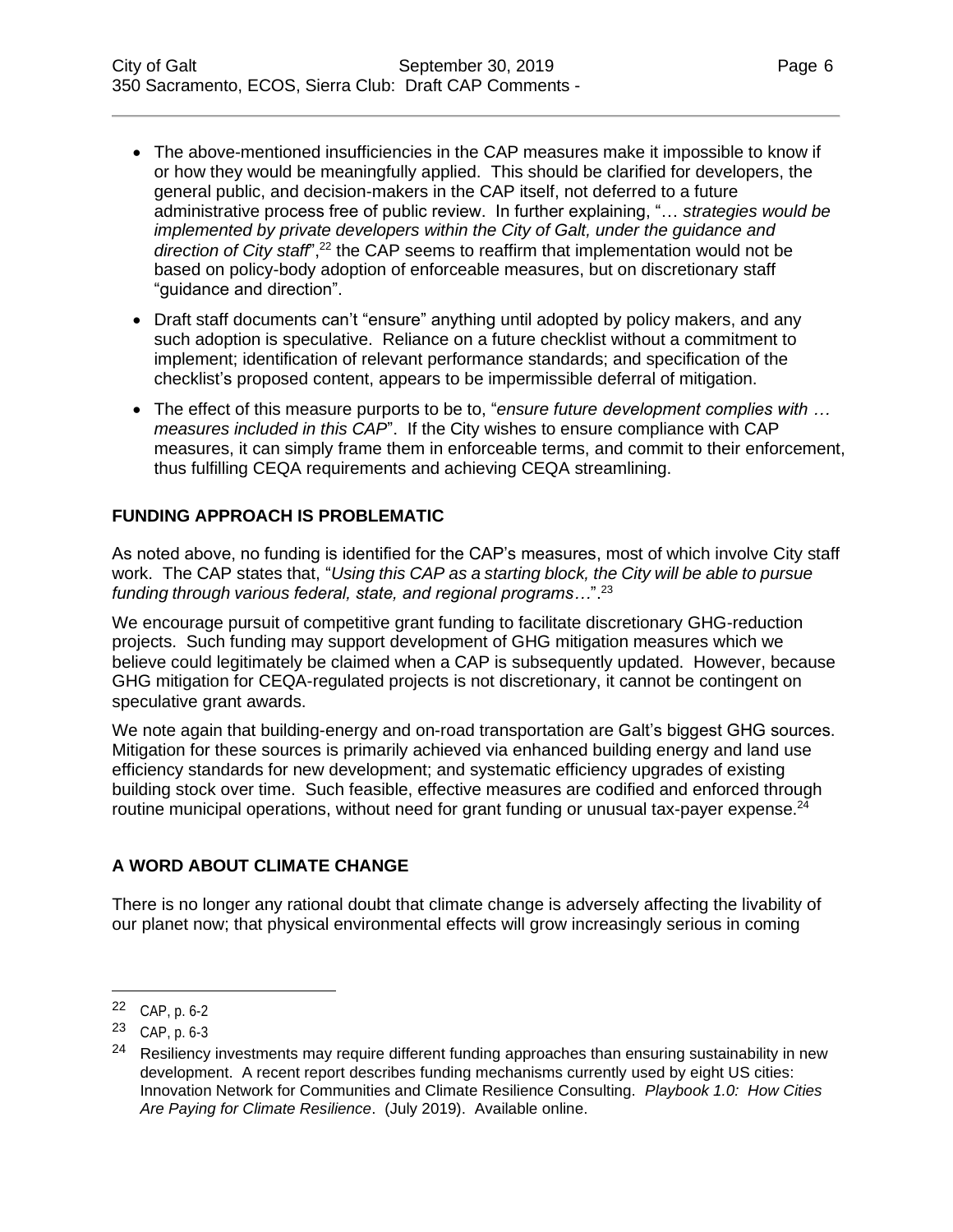decades; and that without major, timely GHG-reductions, they will cause grave public health impacts and severe economic and social disruptions in the lifetimes of children alive today.<sup>25</sup>

We appreciate the difficulties transitioning from the long-accustomed land use and building models that have contributed to climate change to sustainable ones, and doing it quickly. But the exigencies of climate change, as reflected in State law, require broad and decisive change in how we use and think about energy. The required adjustments will bring many co-benefits, and we no longer have the luxury of delayed or token efforts.

Our organizations are committed to working with Galt in every productive way we can. We look forward to ongoing engagement in the City's administrative process and may provide specific suggestions in future comments re EV standards, Title 24 reach codes, and SB 375 compliance.<sup>26</sup>

Sincerely,

Laurie Litman, President 350 Sacramento

Ralph Propper, President Environmental Council of Sacramento

Barbara Leary, Chairperson Sacramento Group, Sierra Club

IPCC. *Special Report on Climate Change and Land Use* (August 2019).

<sup>26</sup> 14 CCR §15064.3

 $25$  Literature on climate change effects is vast. We list here a few recent, authoritative syntheses of current knowledge. All emphasize the need for prompt, dramatic reductions in GHG emissions to avoid catastrophic impacts pertaining to their particular research focus:

California Resources Agency. *California's Fourth Climate Change Assessment* (2018).

U.S. Global Change Research Program. *Fourth National Climate Assessment (*November 2018).

Intergovernmental Panel on Climate Change, (IPCC). *Special Report on Global Warming of 1.5°C (October 2018).*

Intergovernmental Science Policy Platform on Biodiversity and Ecosystem Services. *Global Assessment Report on Biodiversity and Ecosystem Services* (May 2019).

IPCC. *Special Report on the Ocean and Cryosphere1 in a Changing Climate* (September 2019).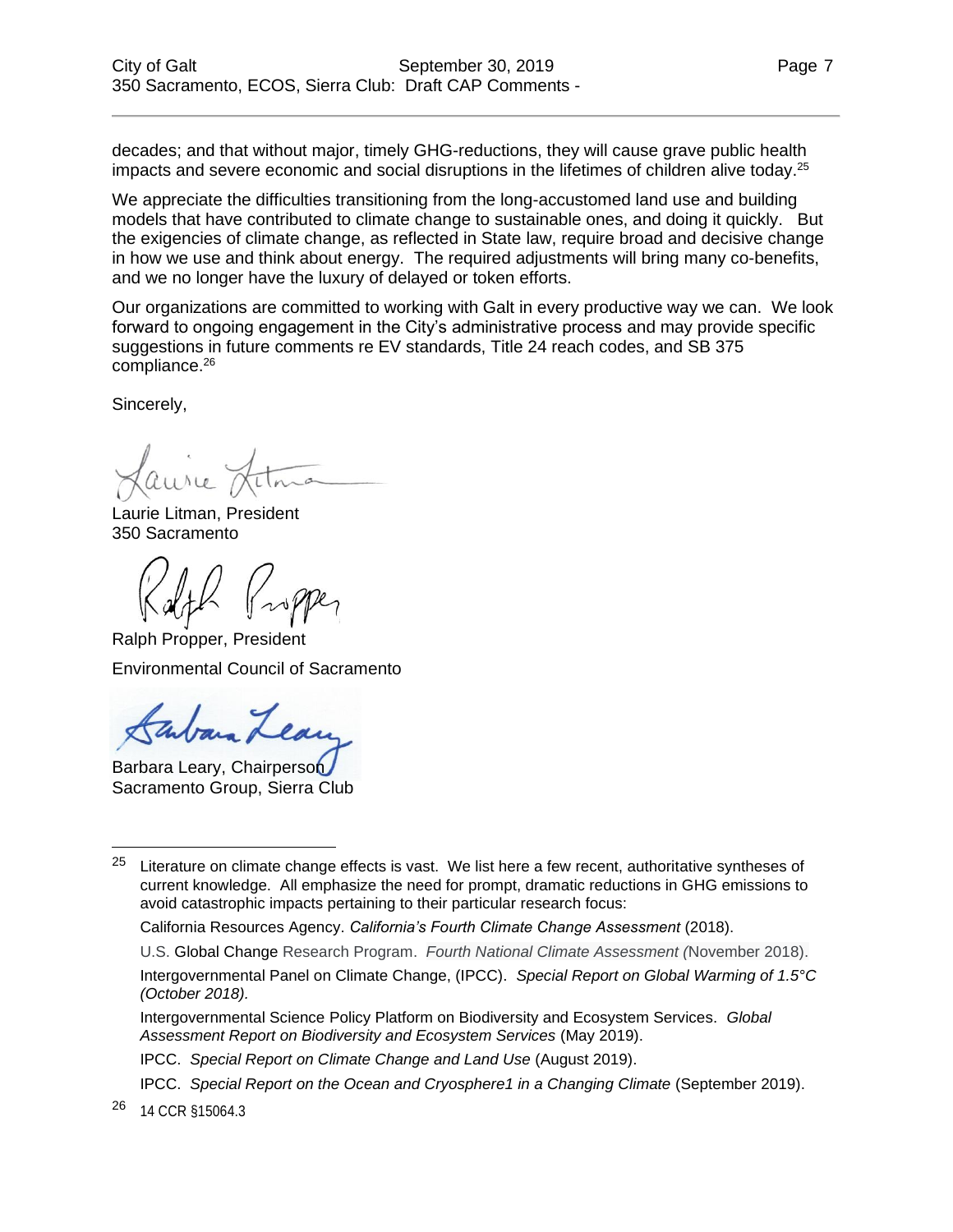#### ATTACHMENT 1

#### **REVIEW OF ACTION ITEMS**

#### **Importance of of Action Items**

The CAP's 86 Action Items comprise the City's GHG commitments, providing the clearest indication of the CAP's potential efficacy; and they would provide the most immediate basis to monitor future implementation.

Because the Action Items are central to implementing, monitoring, and assessing the CAPs GHG-reduction Measures, the Table 2 below characterize each by nine parameters relating to its implementability and legal adequacy.

#### **Evaluation Parameters**

The evaluation parameters and their abbreviations as used in the Table 2 are listed below. The number / and percent of total of actions meeting the parameter criteria are shown in parenthesis (e.g., 86 / 100%):

- CRED **Credible**. The Action is clearly described, scheduled, feasible, enforceable, and potentially effective. (2 / 2%)
- AMBG **Ambiguous**. The Action is described ambiguously, or in aspirational terms too undefined to clearly denote or commit to what is proposed (e.g., *"consider", "seek",*  "*work with", "promote", "encourage", "pursue").* (67 / 78%)
- ENFC **Not Enforceable**. The Action does not clearly specify a means of enforcement assuring implementation of any directly effective GHG reduction measure. (81 / 94%)
- FUND **Funding**. The Action proposes City staff work outside of routine municipal operations, without identifying needed funding and funding source; making it difficult to evaluate feasibility and cost-effectiveness, making near-term implementation unlikely, and deferring implementation to unspecified or speculative future budgeting. (72 / 84%)
- DFRD **Deferred Mitigation**. The Action defers formulation of a mitigation measure to the future, without (1) committing to mitigation; (2) identifying specific performance standards; and (3) identifying potential action(s), or compliance with a regulatory permit or similar process to achieve that standard, per CCR 14 §15126.4. (33 /38%)
- PART **Partner**. The Action proposes partnership or collaboration with some other entity without specifying the nature of the partnership, and/or what the City and the partner's contributions will be, and/or the entity's willingness and ability to participate. (14 / 16%)
- PLAN. **Plan**. The measure references some other plan or policy without clearly explaining its purported effect, making it difficult to evaluate what/whether implementation will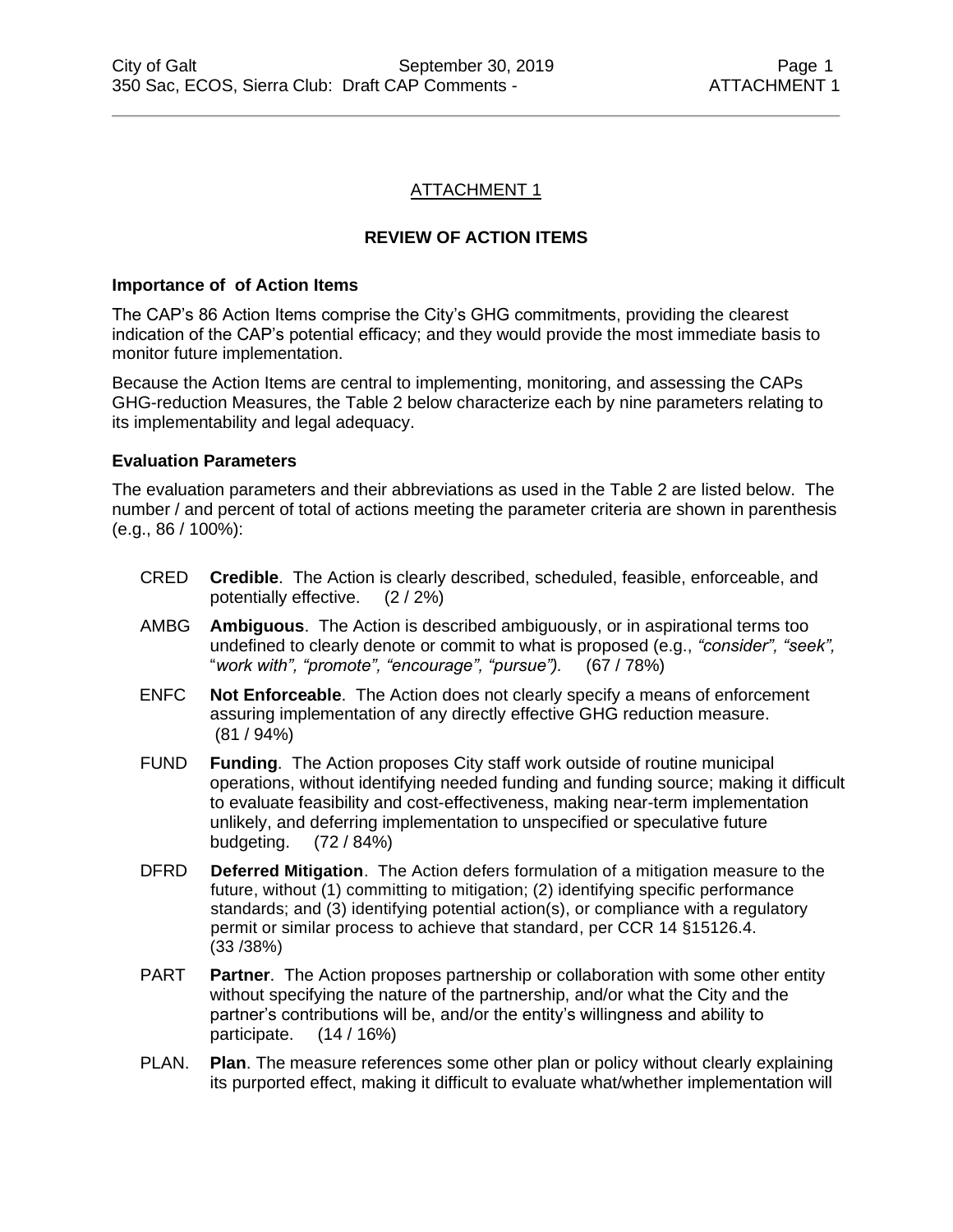occur; and during later monitoring whether it is being implemented adequately to achieve its goals. (9 / 10%)

- SCHD **Schedule**. The action does not include a schedule of performance, making it difficult to determine whether timely implementation would occur or is occurring timely; or the measure inappropriately suggests implementation would begin in 2050; or the action is identified as continuing and should already be reflected in the City's 2016 GHG Inventory. (82 / 95%)
- STND **Applicable Standard**. The Action proposes regulatory, planning, or voluntary action without specifying a standard of performance to be applied, or uses an inappropriate standard, making it impossible to assess potential efficacy. (51 / 59%)

#### **Review of Action Items**

#### TABLE 1: ACTION ITEMS IN SELECTED CATEGORIES

Number of Action Items and percent of total in following categories:

| Category                                                    | Number of<br><b>Actions</b> | <b>Percent of</b><br><b>Total</b> |
|-------------------------------------------------------------|-----------------------------|-----------------------------------|
| Total number of action Items                                | 86                          | 100%                              |
| Deemed credible (i.e., CRED above)                          | $2^{27}$                    | 2%                                |
| Deemed enforceable (i.e., not ENFC<br>above)                | 5                           | 6%                                |
| Schedule of performance indicated                           | $4^{28}$                    | 5%                                |
| Actions implemented by City staff <sup>29</sup>             | 76                          | 88%                               |
| Funding identified for actions<br>Implemented by City staff | O                           | $0\%$                             |
| Requirement for new development                             | $10^{30}$                   | 12%                               |

<sup>27</sup> BEM-2.1; BEM-2.2.

<sup>28</sup> BEM-2.1; BEM-2.2; BEM-2.3; WM-3.1

<sup>29</sup> Absent any enforceable component.

<sup>30</sup> TM-1.8; TM-3.3; TM-5.3; TM-6.2; TM-9.3; TM-6.2; TM-7.3; TM-9.1; TM 9.2; BEM-2.1; BEM-2.2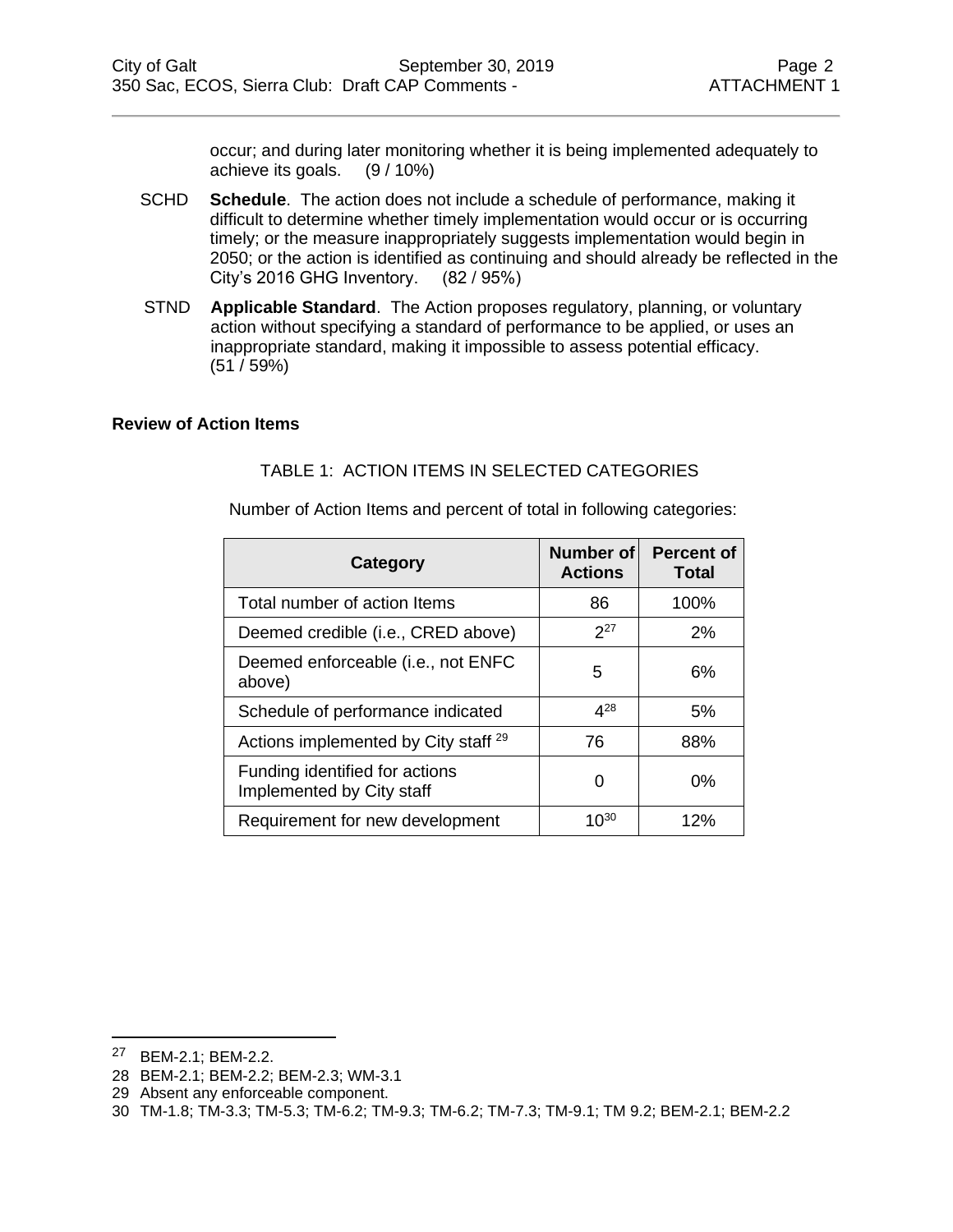#### TABLE 2: REVIEW OF ACTION ITEMS BY DEFINED PARAMETERS

*Note: Underlined text may provide some indication of the evaluation basis.*

|             | <b>MEASURE</b>                                                                                                                                                                                                                                                                                      | CRED | <b>AMBG</b>  |              |          |         | PART | PLAN         |         | <b>ONLS</b>               |
|-------------|-----------------------------------------------------------------------------------------------------------------------------------------------------------------------------------------------------------------------------------------------------------------------------------------------------|------|--------------|--------------|----------|---------|------|--------------|---------|---------------------------|
| $TM-1$      | <b>Transportation Measure 1:</b><br><b>Bicycle and Pedestrian Infrastructure Improvement</b>                                                                                                                                                                                                        |      |              |              |          |         |      |              |         |                           |
| TM-1.1      | Implement the City of Galt Bicycle Transportation Plan to<br>improve bicycle infrastructure within the City of Galt, and<br>continue implementation of General Plan Goal C-6 and<br>Policies C-6.1 through C-6.11, which promote the use of<br>alternative means of transportation within the City. |      | X            | X            | X        |         |      | $\mathsf{X}$ | $\sf X$ | X                         |
| $TM-1.2$    | The City of Galt shall ensure that the City of Galt Bicycle<br>Transportation Plan is updated in accordance with_any<br>future updates to the City of Galt's General Plan.                                                                                                                          |      | X            |              | X        | X       |      | X            | X       |                           |
| $TM-1.3$    | Review new development proposals to ensure that<br>proposed infrastructure accommodates safe routes to<br>school, pedestrian infrastructure, and bicycle infrastructure.                                                                                                                            |      | X.           | X            |          |         |      |              | X       | X                         |
| $TM-1.4$    | The City will work to identify areas for expansion and<br>upgrade of the existing pedestrian and bicycle<br>infrastructure within the City.                                                                                                                                                         |      | $\mathsf{X}$ | $\sf X$      | X        | X       |      |              | X       | X                         |
| $TM-1.5$    | Should the Carillion Boulevard Transportation Corridor<br>Management Plan be adopted, the City shall seek to<br>implement the recommendations of the Plan that<br>encourage the use of alternative means of transportation<br>within the City of Galt.                                              |      | $\mathsf{X}$ | $\sf X$      | $\times$ | $\sf X$ |      | X            | X       |                           |
| TM-1.6      | Consider adoption of a Complete Streets Ordinance.                                                                                                                                                                                                                                                  |      | X.           | $\times$     | X        | X       |      |              | X       | $\times$                  |
| $TM-1.7$    | Consider adopting minimum standards for bicycle parking<br>at new developments.                                                                                                                                                                                                                     |      | $\mathsf{X}$ | X            | $\sf X$  | X       |      |              | X       | X                         |
| $TM-1.8$    | Continue to require new developments to include bicycle<br>and pedestrian path connections on- and off-site.                                                                                                                                                                                        |      | X            | X            |          |         |      |              | X       | X                         |
| TM-1.9      | Periodically consider feasibility of allowing bike share<br>programs within the City of Galt based on changes in<br>technologies and the City's population.                                                                                                                                         |      | $\mathsf{X}$ | X            | $\times$ | X       |      |              | X       |                           |
| TM-<br>1.10 | Promote destination facilities such as lockers and showers<br>at new development through voluntary development design<br>guidelines.                                                                                                                                                                |      |              | $X$ $X$      | $\sf X$  |         |      |              | X       | $\sf X$                   |
| TM-<br>1.11 | Promote installation of bicycle and pedestrian infrastructure<br>at existing private developments within the City.                                                                                                                                                                                  |      | $\times$     | $\mathsf{X}$ | X        |         |      |              | X       | X                         |
| $TM-2$      | Transportation Measure 2:<br><b>Increase Use of Mass Transit</b>                                                                                                                                                                                                                                    |      |              |              |          |         |      |              |         |                           |
| $TM-2.1$    | In concert with South County Transit, seek to increase the<br>frequency and locations of existing bus service within the<br>City to meet ridership needs.                                                                                                                                           |      |              | $X$ $X$      | X        | X       | X    |              | X       | $\boldsymbol{\mathsf{X}}$ |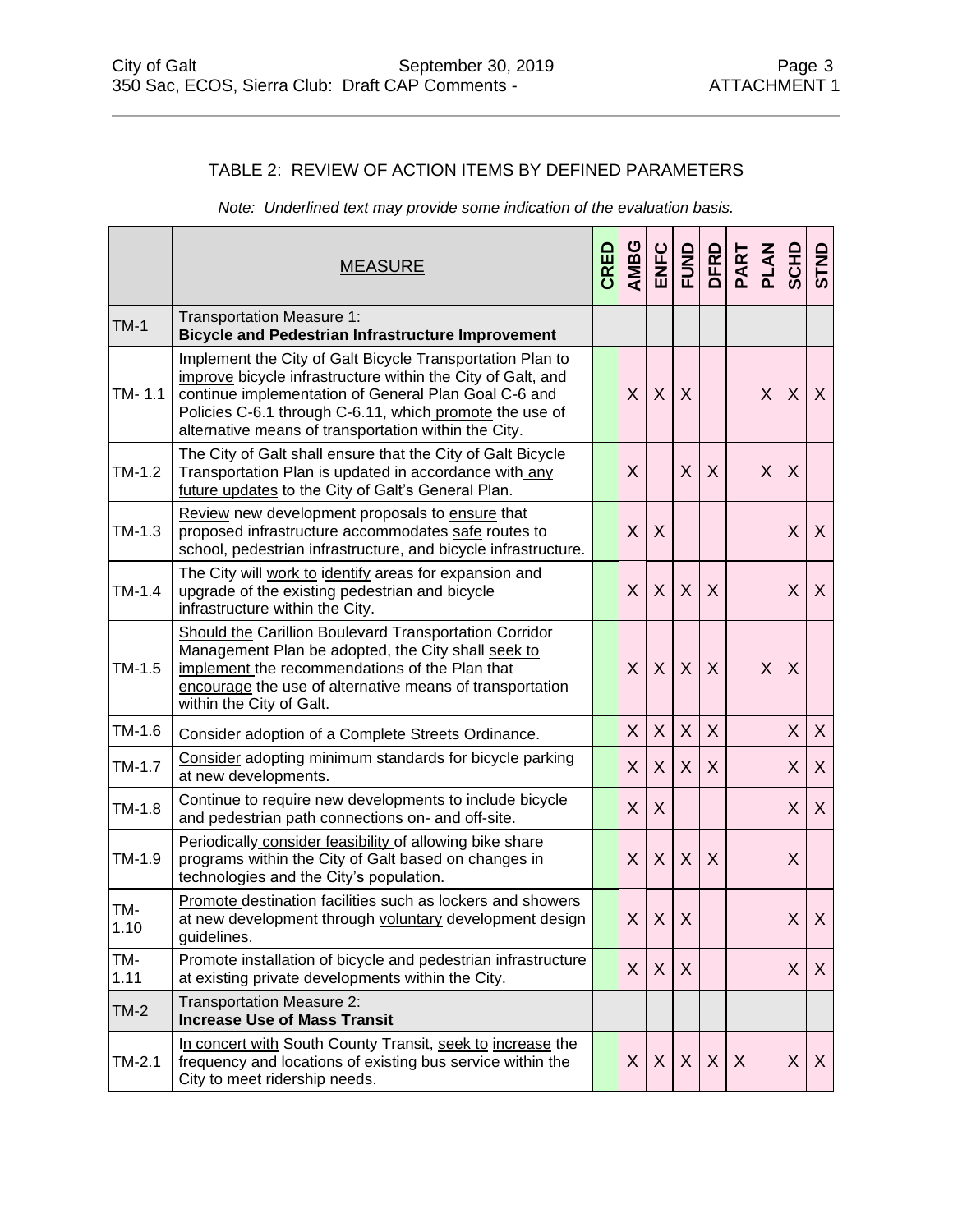|          | <b>MEASURE</b>                                                                                                                                                                                                                                                    | CRED | AMBG         | ENFC         | <b>FUND</b> | <b>DFRD</b>      | PART    | PLAN    | <b>SCHD</b> | <b>GTND</b> |
|----------|-------------------------------------------------------------------------------------------------------------------------------------------------------------------------------------------------------------------------------------------------------------------|------|--------------|--------------|-------------|------------------|---------|---------|-------------|-------------|
| $TM-2.2$ | Through consultation with South County Transit, establish<br>a timeline for potential future expansion of bus service<br>within the City based on projected development within the<br>City and population growth.                                                 |      |              | X            | X           | $\boldsymbol{X}$ | X       |         | X           |             |
| $TM-2.3$ | Continue work with SACOG, South County Transit, and<br>other relevant agencies related to the implementation of<br>commuter rail service (in compliance with Policy C-5.5 of<br>the City of Galt's General Plan).                                                 |      | $\mathsf{X}$ | $\sf X$      | $\sf X$     | X                |         |         | X           |             |
| $TM-2.4$ | Consider drafting a comprehensive Transit Plan (in<br>compliance with Policy C-5.7 of the City of Galt's General<br>Plan), including plans for expansion of mass transit within<br>the City of Galt based on specific population and ridership<br>growth metrics. |      | X            | X            | $\sf X$     | $\sf X$          |         | $\sf X$ | X           |             |
| $TM-3$   | Transportation Measure 3:<br><b>Safe Routes to School</b>                                                                                                                                                                                                         |      |              |              |             |                  |         |         |             |             |
| $TM-3.1$ | <b>Implement the City of Galt Bicycle Transportation Plan to</b><br>improve bicycle infrastructure within the City.                                                                                                                                               |      | X            | $\mathsf{X}$ | $\sf X$     |                  | $\sf X$ | $\sf X$ | $\sf X$     | X           |
| $TM-3.2$ | <b>Ensure new school campuses within the City of Galt</b><br>include designations of Safe Routes to School for each<br>new school site.                                                                                                                           |      | $\mathsf{X}$ | X            | $\sf X$     |                  | $\sf X$ | X       | X           | X           |
| $TM-3.3$ | Require new development proposals within areas<br>designated as Safe Routes to School to show pedestrian<br>and bicycle improvements within development plans<br>sufficient to provide students with a safe means of walking<br>or bicycling to school.           |      | $\mathsf{X}$ | X            |             |                  |         | $\sf X$ | $\sf X$     | X           |
| $TM-3.4$ | Work with local school districts to promote walking or biking<br>school buses wherein groups of students walk or bicycle to<br>school under the supervision of designated chaperones.                                                                             |      | X            | X            | X           |                  |         |         | X           |             |
| $TM-4$   | <b>Transportation Measure 4:</b><br><b>Optimize City Fleet</b>                                                                                                                                                                                                    |      |              |              |             |                  |         |         |             |             |
| TM-4.1   | Consult with relevant agencies to seek grant funding<br>opportunities to support the purchase of fuel-efficient<br>vehicles.                                                                                                                                      |      |              | $X$ $X$ $X$  |             |                  |         |         | $\mathsf X$ |             |
| TM-4.2   | Set goal for increased average mpg for the portion of the<br>City's vehicle fleet that is fossil fueled.                                                                                                                                                          |      |              | X            | X           | X                |         |         | X           | X           |
| TM-4.3   | Implement policies for use of alternative fuel vehicles.                                                                                                                                                                                                          |      | X.           | X            | X           | X                |         |         | X           | X           |
| TM-4.4   | Encourage a reduction in idling time for City vehicles<br>through education of City field crews.                                                                                                                                                                  |      |              | X.           | X           |                  |         |         | X           | X           |
| TM-4.5   | <b>Encourage the Galt Joint Union High School District and</b><br>the Galt Union Elementary School District to replace diesel-<br>powered school buses with CNG buses, hybrid buses, or<br>other emissions-reducing and zero emissions alternatives.              |      | X            | X            | X           |                  |         |         | X           |             |
| TM-4.6   | Investigate the use of alternative fuels, such as biodiesel<br>and renewable natural gas for vehicle fuel.                                                                                                                                                        |      | X.           | X            | X           |                  |         |         | X           |             |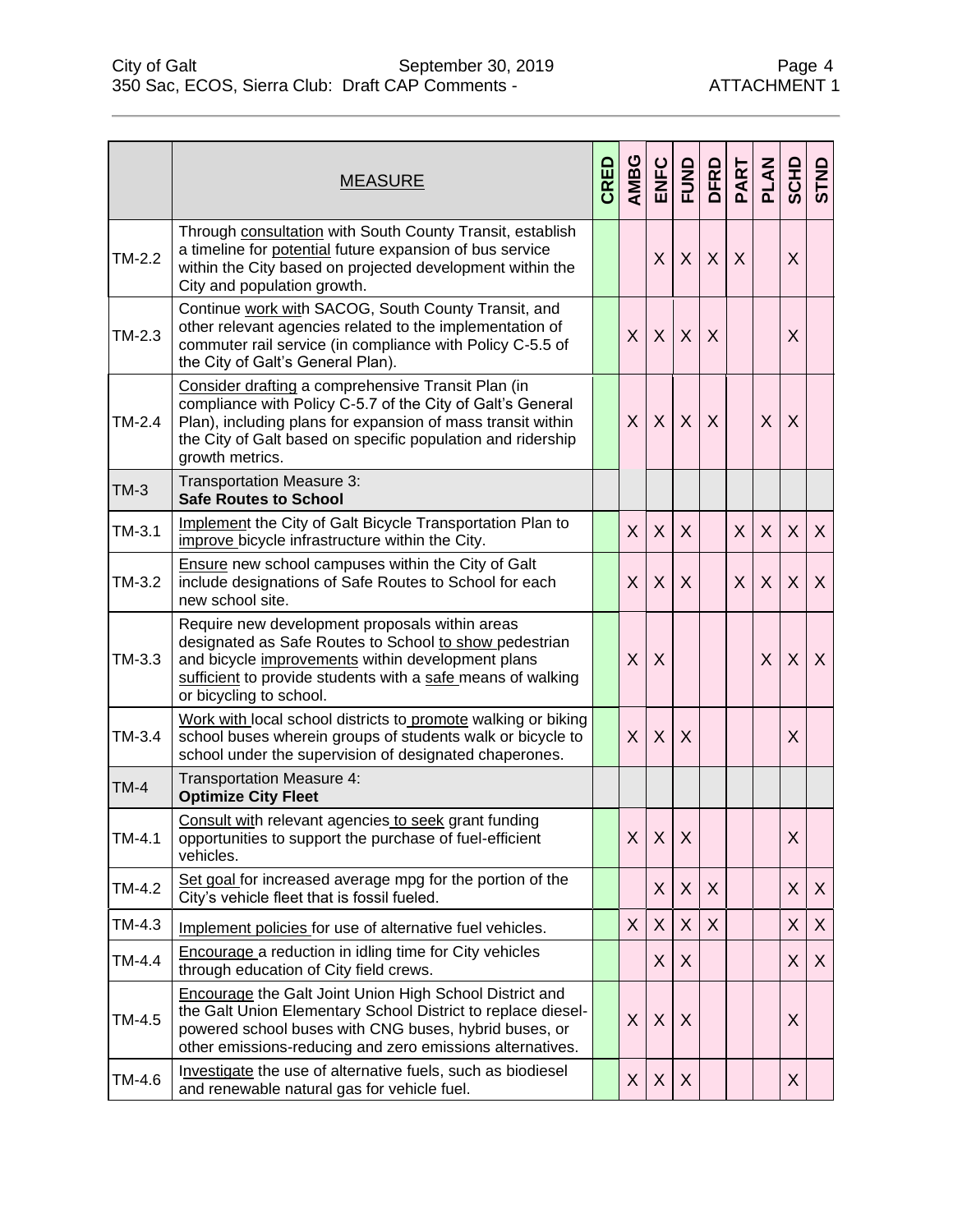|          | <b>MEASURE</b>                                                                                                                                                                                                                                                                                                       | CRED | AMBG         |         |                           |              |   | PLAN | <b>SCHD</b> | <b>GTND</b> |
|----------|----------------------------------------------------------------------------------------------------------------------------------------------------------------------------------------------------------------------------------------------------------------------------------------------------------------------|------|--------------|---------|---------------------------|--------------|---|------|-------------|-------------|
| $TM-5$   | Transportation Measure 5:<br><b>Support Electric Vehicle Charging Infrastructure</b>                                                                                                                                                                                                                                 |      |              |         |                           |              |   |      |             |             |
| $TM-5.1$ | Seek funding to support installation of EV charging<br>technology within the City of Galt.                                                                                                                                                                                                                           |      | X            | X       | $\sf X$                   |              |   |      | X           | X           |
| TM-5.2   | Identify potential sites for EV charging stations within City-<br>owned property.                                                                                                                                                                                                                                    |      |              | X       | X                         |              |   |      | $\sf X$     |             |
| TM-5.3   | Update Municipal Code to require EV charging stations and<br>infrastructure as part of new residential, commercial, and<br>industrial development.                                                                                                                                                                   |      |              |         | X                         |              |   |      | $\sf X$     | X           |
| TM-5.4   | Establish targets for the number of EV charging stations<br>installed at public parking areas.                                                                                                                                                                                                                       |      |              | X       | X                         | X            |   |      | X           | X           |
| TM-5.5   | Require installation of EV charging stations at all new<br>municipal facilities that include vehicle parking.                                                                                                                                                                                                        |      |              | X       | X                         |              |   |      | X           | X           |
| TM-5.6   | The City shall identify existing municipal facilities where EV<br>charging stations could be installed. Once feasible sites are<br>identified, the City shall pursue grant funding for installation<br>of public EV charging infrastructure.                                                                         |      |              | X       | X                         |              |   |      | $\sf X$     | X           |
| TM-5.7   | Should the City construct or operate areas with paid<br>parking, EVs shall be exempt from payment of parking fees<br>to encourage use of EVs within the City.                                                                                                                                                        |      | $\sf X$      | $\sf X$ | X                         |              |   |      | X           |             |
| TM-6     | Transportation Measure 6:<br><b>Establish a Transportation Management Association</b>                                                                                                                                                                                                                                |      |              |         |                           |              |   |      |             |             |
| TM-6.1   | In concert with SACOG, South County Transit, SMAQMD,<br>and other local jurisdictions, the City shall seek to establish<br>or participate in or form a TMA.                                                                                                                                                          |      | $\sf X$      | X       | $\sf X$                   |              | X |      | X           |             |
| TM-6.2   | New developments exceeding the size criteria presented in<br>Policy COS-6.7 of the City's General Plan (projects<br>including over 200 full time employees or 500 homes) shall<br>be required to demonstrate membership within future TMAs<br>servicing the City of Galt, prior to approval of development<br>plans. |      | $\sf X$      | X       |                           | X            |   |      | X           |             |
| TM-6.3   | <b>Establish a TMA funding mechanism, through a community</b><br>facilities/services district, membership fee, or other means.                                                                                                                                                                                       |      | X            | X       | $\sf X$                   | $\sf X$      |   |      | X           |             |
| $TM-7$   | Transportation Measure 7:<br><b>Promote Anti-Idling/Congestion Management</b><br><b>Strategies</b>                                                                                                                                                                                                                   |      |              |         |                           |              |   |      |             |             |
| $TM-7.1$ | The City shall consider updating design guidelines for new<br>developments to include suggested designs for<br>intersections and roadway segments that include Anti-<br>Idling/Congestion Management Strategies.                                                                                                     |      | $\mathsf{X}$ | X       | $\sf X$                   | X            |   |      | X           | X           |
| TM-7.2   | The City shall identify areas within the City Limits where<br>safety or congestion has become a concern and work to<br>develop Anti-Idling/Congestion Management Strategies<br>suitable for addressing such concerns.                                                                                                |      | X            | X       | $\boldsymbol{\mathsf{X}}$ | $\mathsf{X}$ | X |      | X           | X           |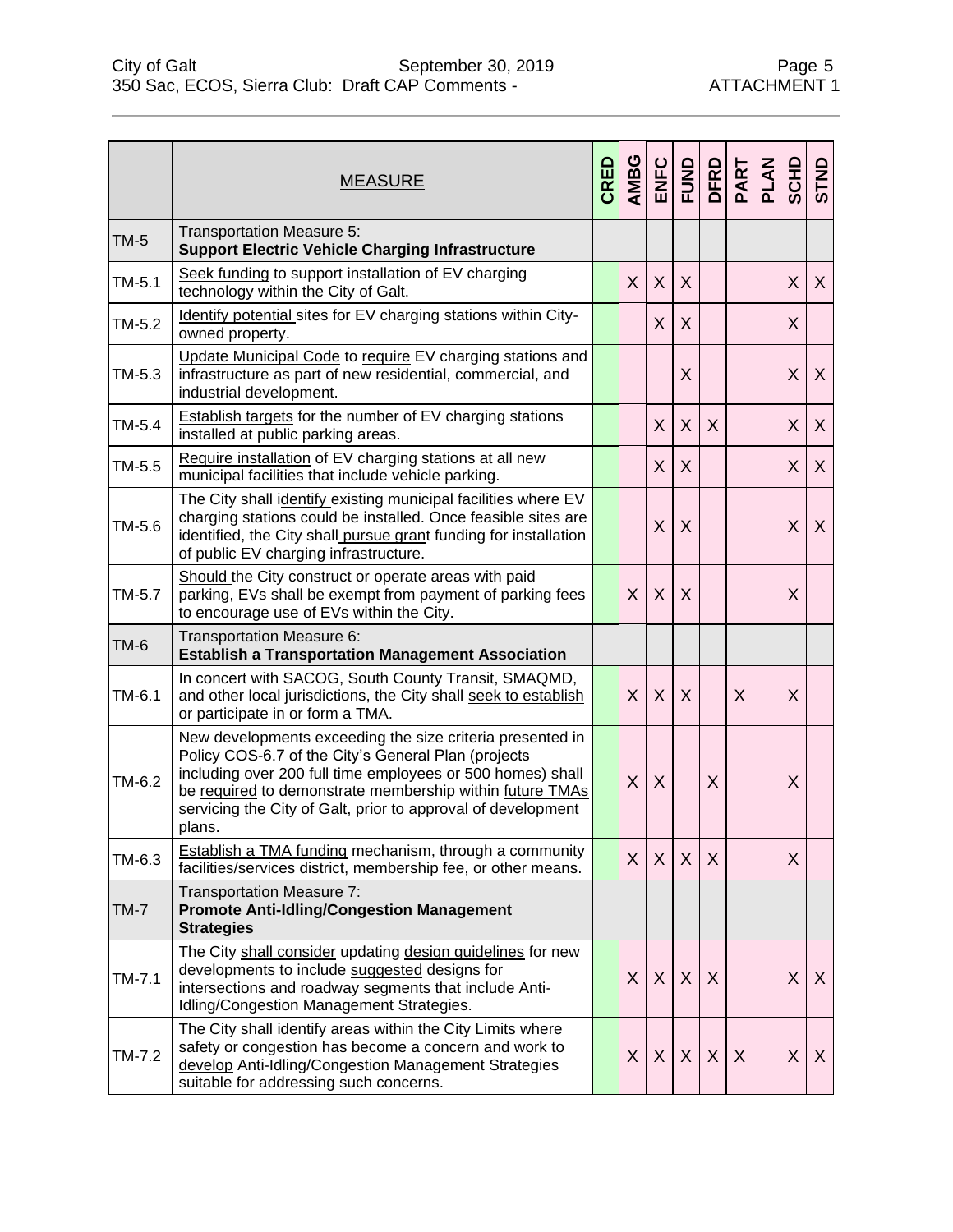|          | <b>MEASURE</b>                                                                                                                                                                                                                                            | CRED | AMBG         |              | ENFC<br>FUND | <b>DFRD</b> | PART | PLAN | <b>SCHD</b> | <b>GTND</b> |
|----------|-----------------------------------------------------------------------------------------------------------------------------------------------------------------------------------------------------------------------------------------------------------|------|--------------|--------------|--------------|-------------|------|------|-------------|-------------|
| $TM-7.3$ | Projects subject to site plan and design reviews shall be<br>required to include Anti-Idling/Congestion Management<br>Strategies on 50 percent of proposed roadways and at 50<br>percent of proposed intersections or to the maximum extent<br>feasible.  |      | $\mathsf{X}$ | X            |              |             |      |      | X           | X           |
| $TM-8$   | Transportation Measure 8:<br><b>Promote Local Goods and Businesses</b>                                                                                                                                                                                    |      |              |              |              |             |      |      |             |             |
| $TM-8.1$ | The City of Galt shall ensure that the Market Fairground<br>Master Plan continues to support the Galt Market, and<br>ensures sustainability of existing Galt Market operations.                                                                           |      | X            | $\sf X$      | X            |             |      |      | X           |             |
| TM-8.2   | Promote reuse and redevelopment of downtown areas of<br>the City of Galt, while respecting the historic nature of the<br>downtown area.                                                                                                                   |      | $\mathsf{X}$ | X            | $\sf X$      |             |      |      | X           | X           |
| TM-8.3   | Continue to promote the existing available properties within<br>the City of Galt and business incentives offered by the<br>City's Economic Development Department.                                                                                        |      | X            | $\sf X$      | X            |             | X    |      | $\sf X$     | X           |
| TM-8.4   | Encourage mixed-use development or development that<br>increases the diversity and proximity of different land use<br>types within the City.                                                                                                              |      | $\times$     | X            | X            | X           |      |      | X           | X           |
| TM-8.5   | Seek to reduce VMT by 2.5 percent by the year 2050<br>through promotion of local goods and businesses.                                                                                                                                                    |      | $\sf X$      | X            |              | $\sf X$     |      |      | X           |             |
| $TM-9$   | Transportation Measure 9:<br><b>Mobile Source Emissions Reductions</b>                                                                                                                                                                                    |      |              |              |              |             |      |      |             |             |
| TM-9.1   | By the year 2050, require all construction equipment<br>operating within the City of Galt to meet U.S. EPA Tier 4<br>engine standards.                                                                                                                    |      |              | X            |              | X           |      |      | X           |             |
| TM-9.2   | To the extent feasible, projects subject to site plan and<br>design review shall be required to include outdoor electrical<br>outlets that allow for the use of electrically powered<br>landscaping equipment.                                            |      | $\mathsf{X}$ | X            |              |             |      |      | X           | X           |
| TM-9.3   | Projects subject to site plan and design review that would<br>include truck loading docks shall be required to include<br>electrical outlets for each loading dock to reduce the<br>amount of truck idling and truck refrigeration unit generator<br>use. |      |              | Χ            |              |             |      |      | X           |             |
| TM-9.4   | New municipal facilities shall be designed to support<br>electrically powered landscaping equipment, and the City<br>shall seek to replace fossil fuel powered landscaping<br>equipment with electrically powered equipment.                              |      | X            | $\mathsf{X}$ | $\sf X$      | $\chi$      |      |      | X           | X           |
| TM-9.5   | The City shall promote SMAQMD programs that support<br>replacement of fossil fuel powered landscaping equipment<br>with electrically powered landscaping equipment.                                                                                       |      | X            | X            | X            |             | X    |      | X           |             |
| TM-10    | Transportation Measure 10:<br><b>Promote Alternative Transportation and VMT</b><br><b>Reduction</b>                                                                                                                                                       |      |              |              |              |             |      |      |             |             |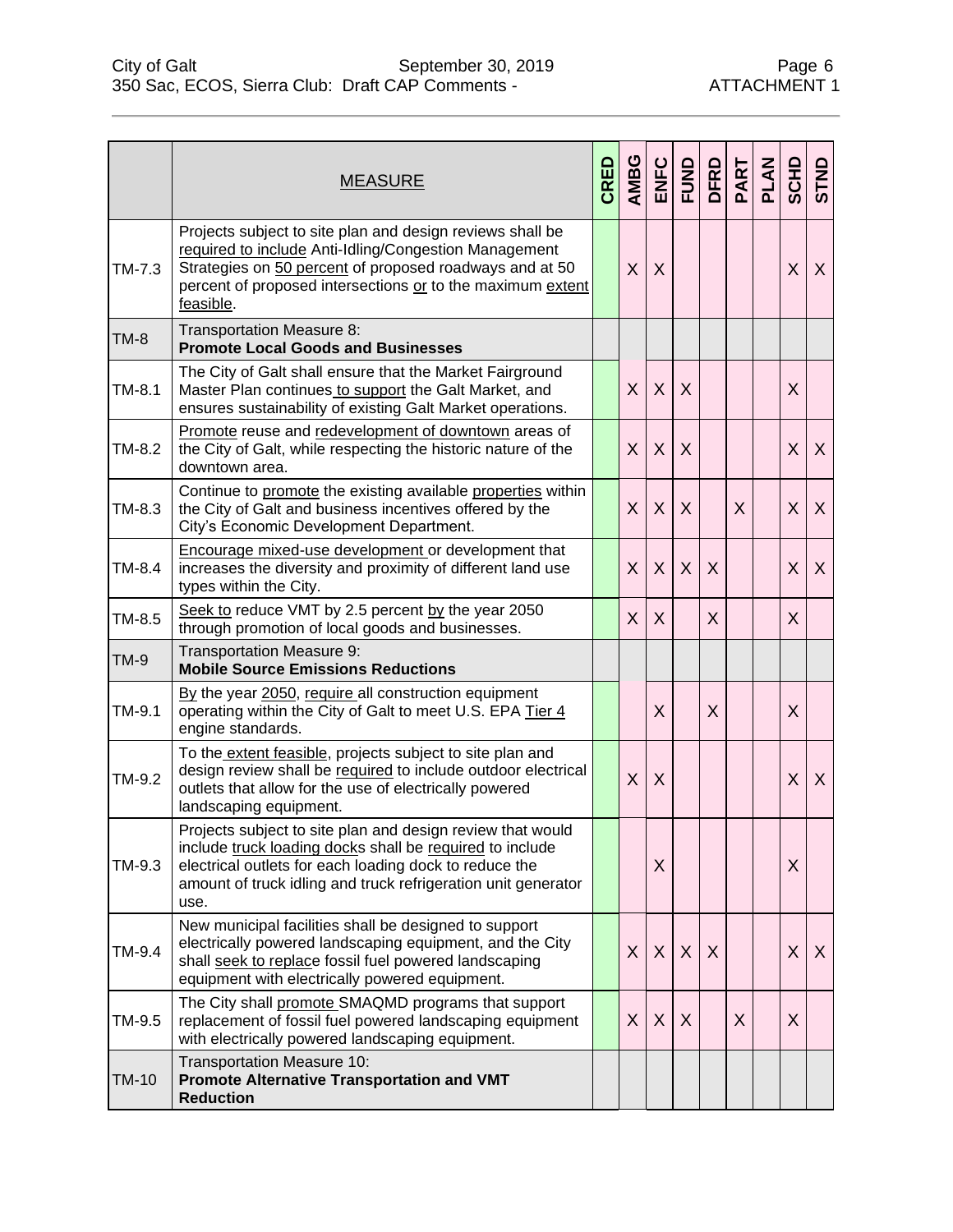|             | <b>MEASURE</b>                                                                                                                                                                                                                                                                                                                                                                                                                                              | CRED | <b>AMBG</b> |              |              |         | PART    | PLAN | <b>ONLS</b> |   |
|-------------|-------------------------------------------------------------------------------------------------------------------------------------------------------------------------------------------------------------------------------------------------------------------------------------------------------------------------------------------------------------------------------------------------------------------------------------------------------------|------|-------------|--------------|--------------|---------|---------|------|-------------|---|
| TM-<br>10.1 | The City shall select an existing program, such as Sac<br>Region 511, or seek to create a proprietary program that<br>will promote alternative transportation. The program<br>chosen should assist the City in monitoring the number of<br>residents participating within the program as well as the<br>VMT avoided through the use of alternative transportation.                                                                                          |      | X           | $\mathsf{X}$ | $\times$     | X       |         |      | X           | X |
| TM-<br>10.2 | Following selection of a suitable program, the City shall<br>coordinate with agencies, businesses, and local school<br>districts to create incentive programs and community<br>events promoting the program. The City shall also seek to<br>promote participation at community events such as the Galt<br>Market, the City's Independence Day Celebration, Lighting<br>of the Night, the Winter Bird Festival, or other events.                             |      | X           | $\mathsf{X}$ | $\sf X$      | $\sf X$ | $\sf X$ |      | X           | X |
| TM-<br>10.3 | Following establishment of the program, the City shall track<br>resident engagement through annual assessment of the<br>number of residents participating in the program and the<br>VMT avoided through participation in the program. The City<br>may coordinate with SACOG to determine the level that<br>City of Galt residents participate in the Sac Region 511.                                                                                        |      | X           | X            | $\sf X$      | $\sf X$ | $\sf X$ |      | X           | X |
| LUM-1       | Land Use Measure 1:<br><b>Encourage Reuse</b>                                                                                                                                                                                                                                                                                                                                                                                                               |      |             |              |              |         |         |      |             |   |
| LUM-<br>1.1 | Consider reducing impact fees for development that<br>includes reuse of existing structures or infill development.                                                                                                                                                                                                                                                                                                                                          |      | X           | $\mathsf{X}$ | $\sf X$      | $\sf X$ |         |      | $\sf X$     | X |
| LUM-<br>1.2 | <b>Provide for streamlined project review of projects including</b><br>reuse of existing structures or infill development.                                                                                                                                                                                                                                                                                                                                  |      | X           | $\sf X$      | X            |         |         |      | X           |   |
| LUM-2       | Land Use Measure 2:<br><b>Sustainable Growth</b>                                                                                                                                                                                                                                                                                                                                                                                                            |      |             |              |              |         |         |      |             |   |
| LUM-<br>2.1 | Continue to integrate SACOG's Blueprint Growth Principles<br>into the City of Galt's Development Guidelines.                                                                                                                                                                                                                                                                                                                                                |      | X           | X            | X            |         |         |      | X           |   |
| LUM-<br>2.2 | Establish standards for "walkable neighborhoods", where<br>new residential development shall be located within one<br>half-mile of a combination of at least two of the following<br>amenities: a park, a school, a grocery store, a commercial<br>development, or employment type land uses. The<br>placement of any new multi-family residential<br>developments within "walkable neighborhoods" should be a<br>focus of future review for such projects. |      | X           | X            | $\mathsf{X}$ | $\sf X$ |         |      | X           | X |
| LUM-<br>2.3 | Provide streamlined permitting process for developments<br>demonstrating consistency with SACOG's Blueprint Growth<br>Principles.                                                                                                                                                                                                                                                                                                                           |      | X           | X            |              |         |         |      | X           |   |
| LUM-3       | Land Use Measure 3:<br><b>Urban Tree Program</b>                                                                                                                                                                                                                                                                                                                                                                                                            |      |             |              |              |         |         |      |             |   |
| LUM-<br>3.1 | Pursue grant funding from CAL FIRE, USFS, California's<br>Urban & Community Forestry Program, or other agencies<br>to fund urban forestry planning within the City of Galt.                                                                                                                                                                                                                                                                                 |      | X           | X            | X            |         |         |      | X           |   |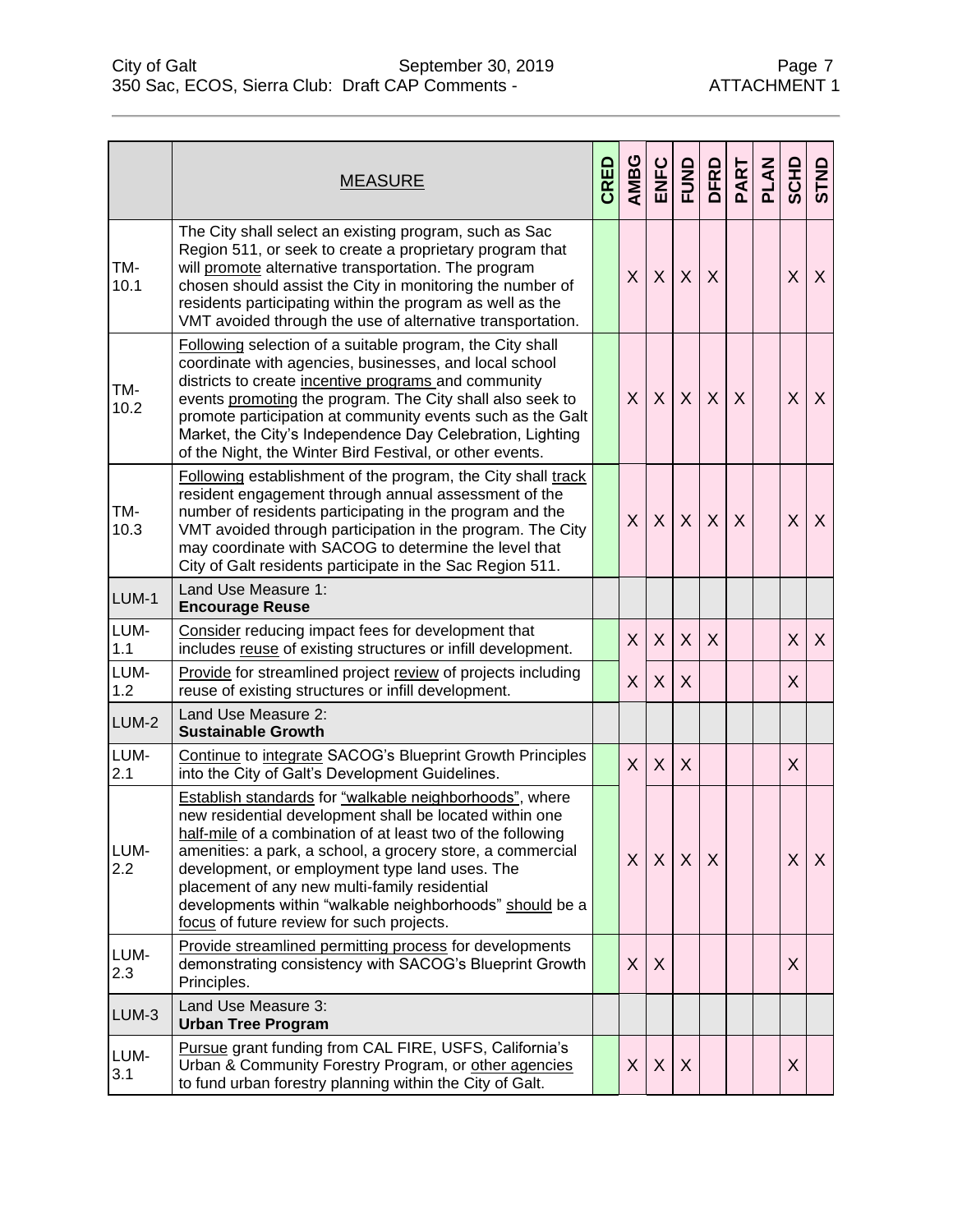|             | <b>MEASURE</b>                                                                                                                                                                                                                                         | CRED           | AMBG | ENFC         | <b>FUND</b> | DFRD         | PART | <b>PLAN</b> | SCHD         | STND |
|-------------|--------------------------------------------------------------------------------------------------------------------------------------------------------------------------------------------------------------------------------------------------------|----------------|------|--------------|-------------|--------------|------|-------------|--------------|------|
| LUM-<br>3.2 | Prepare and implement an Urban Tree Management Plan.                                                                                                                                                                                                   |                |      | $\mathsf{X}$ |             | $\mathsf{X}$ |      |             | $\sf X$      | X    |
| LUM-<br>3.3 | Update landscape standards to encourage shade over at<br>least 25 percent of area in City parks and parking lots.                                                                                                                                      |                | X    | $\mathsf{X}$ | $\sf X$     | $\mathsf{X}$ |      |             | $\mathsf{X}$ |      |
| LUM-<br>3.4 | Seek opportunities for partnerships with agencies<br>promoting urban forestry such as ReLeaf California, and<br>the California Urban Forests Council.                                                                                                  |                | X    | X            | X           |              | X    |             | $\sf X$      | X    |
| LUM3.5      | Establish increasing tree planting goals with a target of<br>planting 300 new trees per year by the year 2050.                                                                                                                                         |                |      | X            | $\sf X$     | X            |      |             | $\sf X$      | X    |
| BEM-1       | <b>Building Efficiency Measure 1:</b><br><b>Building Stock Electrification</b>                                                                                                                                                                         |                |      |              |             |              |      |             |              |      |
| BEM-<br>1.1 | In coordination with SMUD, the City shall promote SMUD's<br>incentive programs for replacing natural gas appliances<br>with more efficient electrically powered appliances.                                                                            |                | X    | X            | X           |              |      |             | X            | X    |
| BEM-<br>1.2 | The City shall establish a goal to reduce natural gas use by<br>15 percent from 2016 levels by the year 2030.                                                                                                                                          |                |      | $\mathsf{X}$ | $\sf X$     |              |      |             | X            |      |
| BEM-<br>1.3 | The City shall establish a goal to reduce natural gas use by<br>50 percent from 2016 levels by the year 2050.                                                                                                                                          |                |      | $\mathsf{X}$ | $\sf X$     |              |      |             | X            |      |
| BEM-<br>1.4 | The City shall consider offering a streamlined development<br>process for developments that are demonstrated to be all<br>electric, or have reduced anticipated natural gas usage to<br>the maximum extent feasible.                                   |                | X    | X            | $\sf X$     | $\times$     |      |             | X            |      |
| BEM-2       | <b>Building Efficiency Measure 2:</b><br><b>Zero Net Energy</b>                                                                                                                                                                                        |                |      |              |             |              |      |             |              |      |
| BEM-<br>2.1 | Require that all new residential buildings within the City of<br>Galt be ZNE by the year 2020, or sooner as required by<br>intervening California Building Standards Code.                                                                             | $\mathsf{X}$   |      |              |             |              |      |             |              |      |
| BEM-<br>2.2 | Require that all new non-residential development within the<br>City of Galt be ZNE by the year 2030, or sooner as<br>required by intervening California Building Standards Code.                                                                       | $\overline{X}$ |      |              |             |              |      |             |              |      |
| BEM-<br>2.3 | Seek funding to upgrade existing municipal facilities to<br>meet ZNE standards by the year 2040. ZNE at existing<br>municipal facilities may be achieved through energy<br>efficiency upgrades as well as installation of renewable<br>energy systems. |                | X    | X            | X           | X            |      | X           |              |      |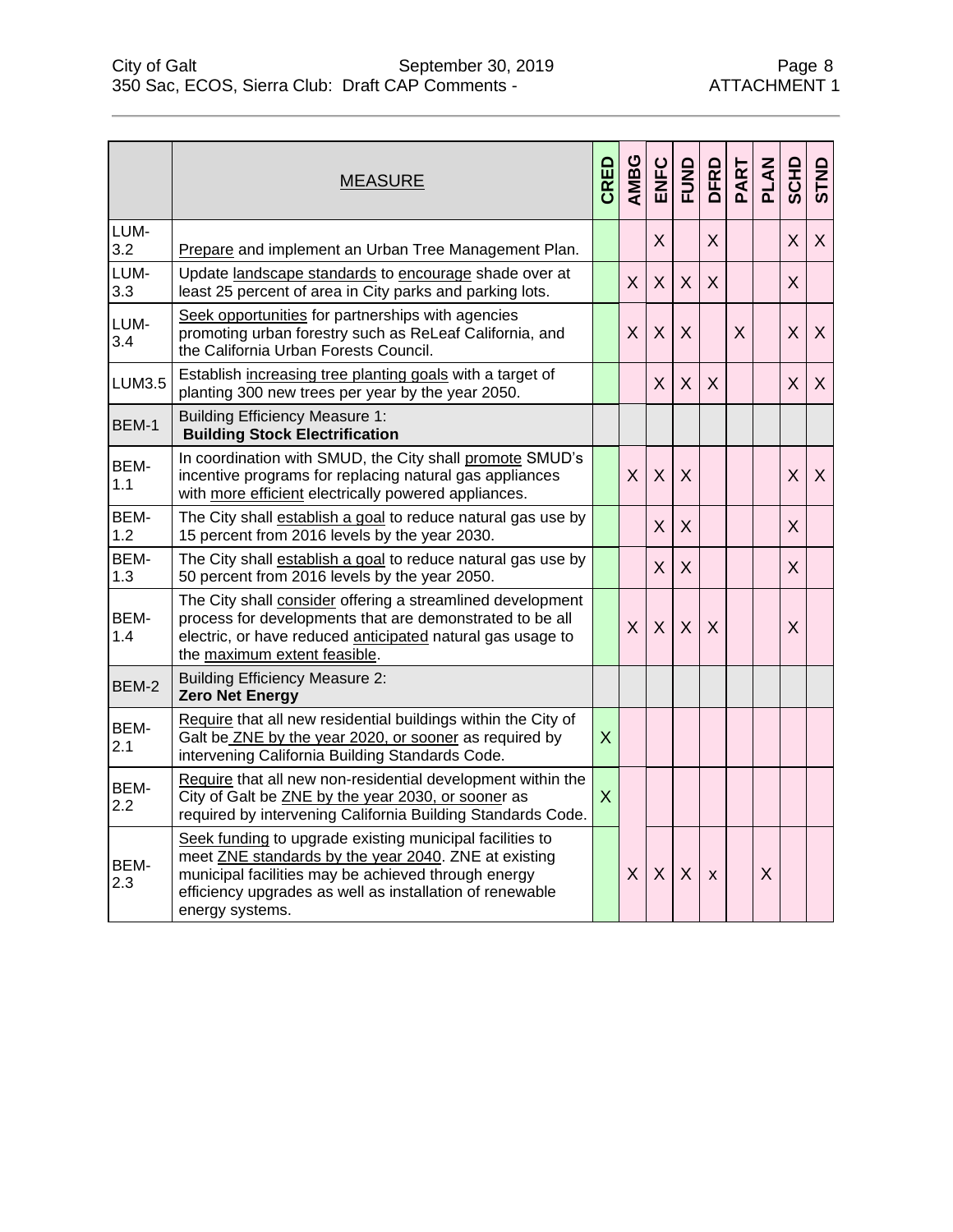|             | <b>MEASURE</b>                                                                                                                                                                                                                                                                                                                                                                                                                                                                                                                                                                                                                                                                                                      | CRED | AMBG         |         | ENFC<br>FUND | DFRD         | PART | PLAN | SCHD | STND |
|-------------|---------------------------------------------------------------------------------------------------------------------------------------------------------------------------------------------------------------------------------------------------------------------------------------------------------------------------------------------------------------------------------------------------------------------------------------------------------------------------------------------------------------------------------------------------------------------------------------------------------------------------------------------------------------------------------------------------------------------|------|--------------|---------|--------------|--------------|------|------|------|------|
| BEM-<br>2.4 | The City of Galt shall seek to aid existing development in<br>achieving the ZNE standard. Through a combination of<br>energy efficiency improvements and increased renewable<br>energy generation existing development may be upgraded<br>to be more energy efficient, and strive to meet the ZNE<br>standard. The City of Galt shall collaborate with SMUD to<br>promote SMUD's energy efficiency rebate and incentive<br>programs as well as SMUD's Greenergy program.<br>Additionally, the City shall collaborate with SMUD to<br>investigate the possibility of installing a renewable energy<br>generation system that can be used to off-set emissions<br>from existing developments within the City of Galt. |      | $\times$     | X       |              | $\mathsf{X}$ | X    |      | X    |      |
| BEM-3       | <b>Building Efficiency Measure 3:</b><br><b>Reduce Releases of High GWP Gasses</b>                                                                                                                                                                                                                                                                                                                                                                                                                                                                                                                                                                                                                                  |      |              |         |              |              |      |      |      |      |
| BEM-<br>3.1 | In consultation with SMUD, expand information related to<br>SMUD's energy efficiency and refrigeration incentive and<br>rebate programs available on the City of Galt's website.                                                                                                                                                                                                                                                                                                                                                                                                                                                                                                                                    |      | $\mathsf{X}$ | $\sf X$ | $\sf X$      |              |      |      | X    | X    |
| BEM-<br>3.2 | Establish a Citywide goal of upgrading 50 percent of<br>existing refrigeration systems by 2030 to energy efficient<br>systems with low refrigerant emissions rates.                                                                                                                                                                                                                                                                                                                                                                                                                                                                                                                                                 |      | X            | X       | $\sf X$      |              |      |      | X    |      |
| BEM-<br>3.3 | <b>Establish a Citywide goal of upgrading 100 percent of</b><br>existing refrigeration systems by 2050 to energy efficient<br>systems with low refrigerant emissions rates.                                                                                                                                                                                                                                                                                                                                                                                                                                                                                                                                         |      | X            | X       | X            |              |      |      | X    | X    |
| BEM-<br>3.4 | During approval processes for future businesses proposing<br>to include large refrigeration systems, coordinate with<br>SMUD to ensure that proposed refrigeration systems are<br>designed to be as energy efficient as possible, and that<br>such systems include low refrigerant emissions rates.                                                                                                                                                                                                                                                                                                                                                                                                                 |      | X            | $\sf X$ | $\sf X$      |              | X    |      | X    |      |
| BEM-<br>3.5 | Should statewide programs for the reduction of high GWP<br>gases through refrigeration improvements be initiated, the<br>City of Galt shall seek to participate in such programs.                                                                                                                                                                                                                                                                                                                                                                                                                                                                                                                                   |      | $\mathsf{X}$ | $\sf X$ | X            |              |      |      | X    | X    |
| $WM-1$      | Waste Measure 1:<br><b>Expand Municipal Recycling Program</b>                                                                                                                                                                                                                                                                                                                                                                                                                                                                                                                                                                                                                                                       |      |              |         |              |              |      |      |      |      |
| WM-1.1      | Identify locations in the City of Galt where municipal trash<br>and recycling collection receptacles are currently located.                                                                                                                                                                                                                                                                                                                                                                                                                                                                                                                                                                                         |      |              | X       | X            |              |      |      | X    | X    |
| WM-1.2      | <b>Establish a plan for expanding municipal recycling services</b><br>through collocating recycling receptacles with trash<br>receptacles.                                                                                                                                                                                                                                                                                                                                                                                                                                                                                                                                                                          |      |              | X       | X            | X            |      |      | X    | X    |
| WM-1.3      | Require all new municipal facilities to include co-location of<br>recycling receptacles with any new trash receptacles.                                                                                                                                                                                                                                                                                                                                                                                                                                                                                                                                                                                             |      |              |         | X            |              |      |      | X    |      |
| WM-1.4      | <b>Encourage Galt Joint Union High School District and the</b><br>Galt Union Elementary School District to participate in<br>expansion of recycling programs.                                                                                                                                                                                                                                                                                                                                                                                                                                                                                                                                                       |      | X            | X       | X            |              |      | X    | X    | X    |
| $WM-2$      | Waste Measure 2:<br><b>Expand Yard Waste and Other Organics Composting</b>                                                                                                                                                                                                                                                                                                                                                                                                                                                                                                                                                                                                                                          |      |              |         |              |              |      |      |      |      |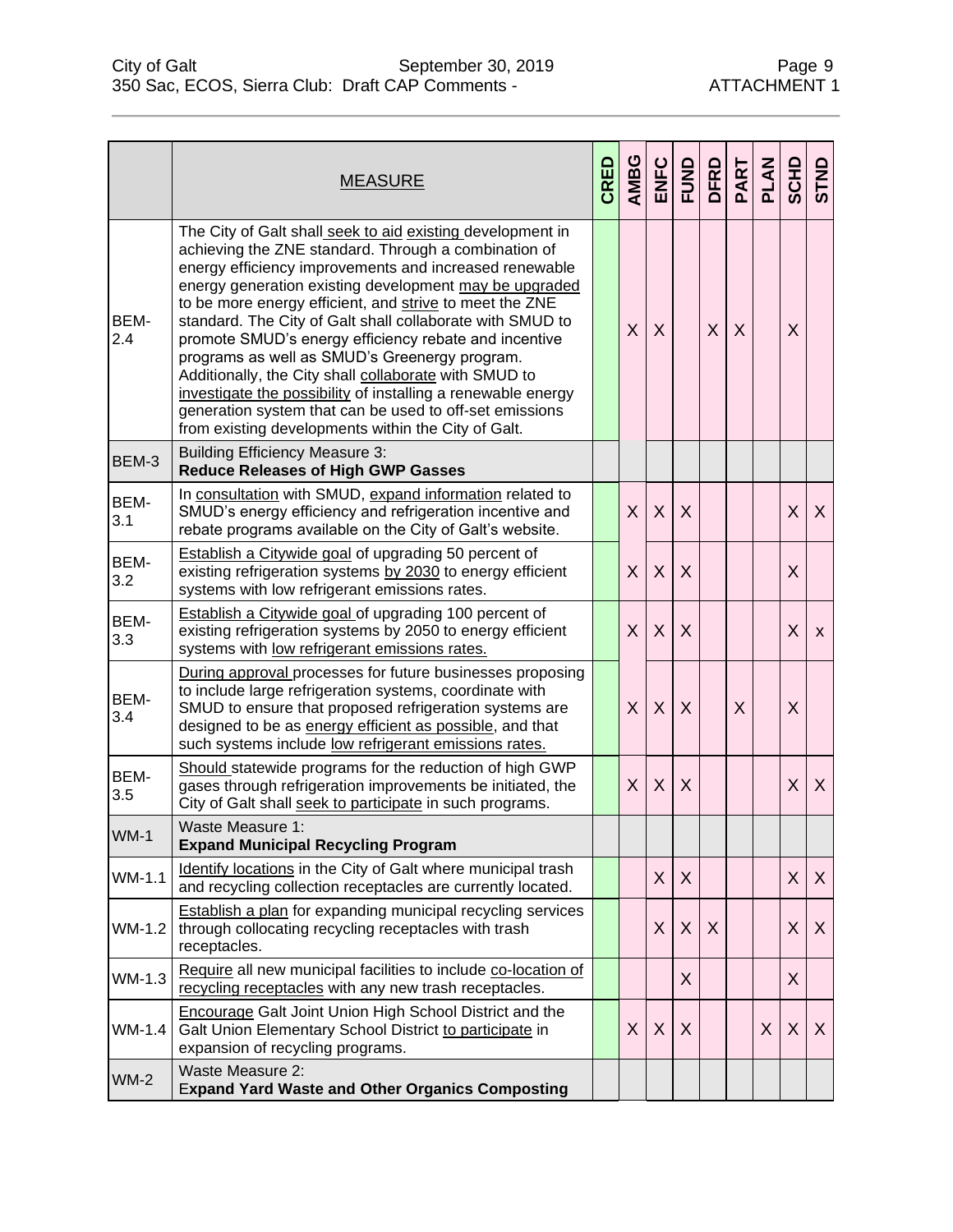|          | <b>MEASURE</b>                                                                                                                                                                                                                                                                               | CRED           | AMBG         | ENFC         | <b>FUND</b> | DFRD                    | PART | <b>PLAN</b> | SCHD    | STND |
|----------|----------------------------------------------------------------------------------------------------------------------------------------------------------------------------------------------------------------------------------------------------------------------------------------------|----------------|--------------|--------------|-------------|-------------------------|------|-------------|---------|------|
| WM-2.1   | The City of Galt shall discuss potential expansion of<br>composting services with the City of Galt's waste disposal<br>service provider, Cal-Waste.                                                                                                                                          |                | $\mathsf{X}$ | $\mathsf{X}$ | X           |                         |      |             | $\sf X$ | X    |
| WM-2.2   | The City of Galt shall promote Cal-Waste's existing yard<br>waste program, and any future expansion of organics<br>collections.                                                                                                                                                              |                | X            | $\sf X$      | $\sf X$     |                         | X    |             | X       | X    |
| WM-2.3   | The City of Galt shall consider innovative new technologies<br>for facilitating composting, such as the use of biodigesters<br>or composting facilities.                                                                                                                                     |                | $\mathsf{X}$ | X            | X           |                         |      |             | X       | X    |
| $WM-2.4$ | The City of Galt shall establish waste reduction goals in-<br>line with Statewide waste reduction requirements (AB 87,<br>AB 1572, AB 939).                                                                                                                                                  |                | X            | $\sf X$      | X           |                         |      |             | X       | X    |
| $WM-3$   | Waste Measure 3:<br><b>Biodigester</b>                                                                                                                                                                                                                                                       |                |              |              |             |                         |      |             |         |      |
| WM-3.1   | By no later than 2030, the City of Galt shall investigate the<br>feasibility of the use of biodigesters to accept organic<br>wastes produced within the City, including wastes collected<br>by Cal- Waste as well as sludge from the wastewater<br>treatment process.                        |                | X            | $\mathsf{X}$ | X           |                         |      |             |         | X    |
| WM-3.2   | To enhance the economic feasibility for a potential future<br>biodigester, the City of Galt shall consider potential organic<br>waste sources from areas outside of the City, including<br>other areas serviced by Cal-Waste, and agricultural or<br>livestock operations within the region. |                | $\mathsf{X}$ | $\mathsf{X}$ | X           |                         |      |             | X       | X    |
| WM-3.3   | The City of Galt shall seek public-private and/or pubic-<br>public partnerships to increase the economic feasibility of<br>construction and operation of a biodigester.                                                                                                                      |                | $\mathsf{X}$ | $\mathsf{X}$ | X           |                         |      |             | X       | X    |
| WM-3.4   | The City of Galt shall seek grant funding to support the<br>construction and operation of a future biodigester.                                                                                                                                                                              |                | X            | X            | $\sf X$     |                         |      |             | $\sf X$ | X    |
|          |                                                                                                                                                                                                                                                                                              |                |              |              |             |                         |      |             |         |      |
|          | Number of measures meeting Parameter criteria                                                                                                                                                                                                                                                | $\overline{2}$ |              | 67 81 72     |             | 33 14                   |      | 9           | 82 51   |      |
|          | Percent of Total                                                                                                                                                                                                                                                                             | 2              |              |              |             | 78 94 84 38 16 10 95 59 |      |             |         |      |